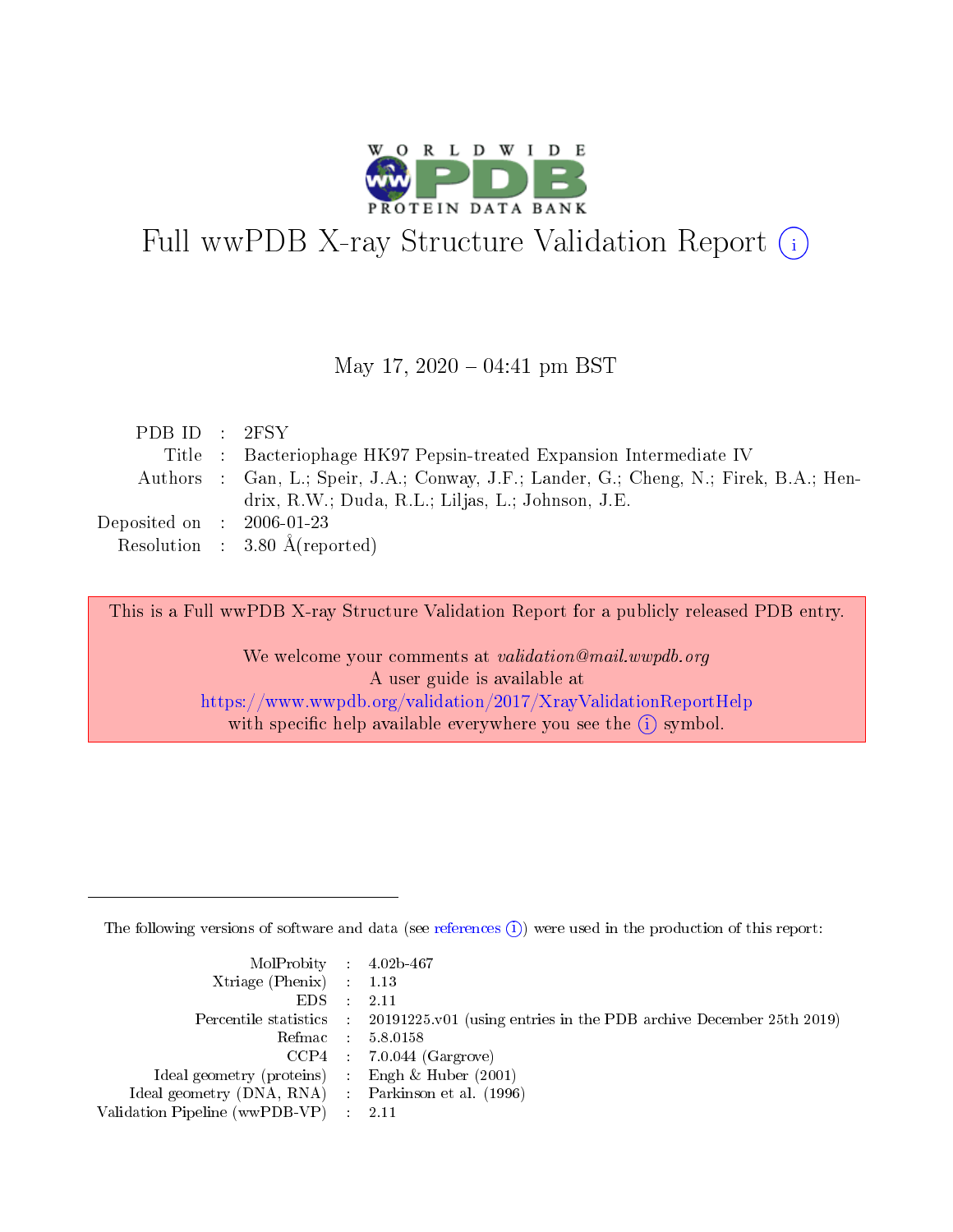# 1 [O](https://www.wwpdb.org/validation/2017/XrayValidationReportHelp#overall_quality)verall quality at a glance  $(i)$

The following experimental techniques were used to determine the structure: X-RAY DIFFRACTION

The reported resolution of this entry is 3.80 Å.

Percentile scores (ranging between 0-100) for global validation metrics of the entry are shown in the following graphic. The table shows the number of entries on which the scores are based.



| Metric                | Whole archive       | Similar resolution                                       |  |  |
|-----------------------|---------------------|----------------------------------------------------------|--|--|
|                       | (# $\rm{Entries}$ ) | $(\#\text{Entries}, \text{resolution range}(\text{\AA})$ |  |  |
| Clashscore            | 141614              | $1288(4.00-3.60)$                                        |  |  |
| Ramachandran outliers | 138981              | $1243(4.00-3.60)$                                        |  |  |
| Sidechain outliers    | 138945              | $1237(4.00-3.60)$                                        |  |  |

The table below summarises the geometric issues observed across the polymeric chains and their fit to the electron density. The red, orange, yellow and green segments on the lower bar indicate the fraction of residues that contain outliers for  $\geq=3$ , 2, 1 and 0 types of geometric quality criteria respectively. A grey segment represents the fraction of residues that are not modelled. The numeric value for each fraction is indicated below the corresponding segment, with a dot representing fractions  $\leq=5\%$ 

| Mol     | $\overline{\text{Chain}}$ | Length | Quality of chain |     |                                                          |  |  |
|---------|---------------------------|--------|------------------|-----|----------------------------------------------------------|--|--|
| 1<br>T  | А                         | 282    | 68%              | 29% | $\ddot{\phantom{a}}$                                     |  |  |
| 1<br>T. | $\boldsymbol{B}$          | 282    | 74%              |     | ÷<br>24%<br>$\bullet\hspace{0.4mm}\bullet\hspace{0.4mm}$ |  |  |
| 1       | $\mathcal{C}$             | 282    | 77%              |     | п<br>22%<br>$\bullet$                                    |  |  |
| п       | D                         | 282    | 74%              |     | ш<br>23%<br>$\ddot{\phantom{a}}$                         |  |  |
| 1<br>T  | E                         | 282    | 73%              |     | $\blacksquare$<br>26%<br>$\bullet\bullet$                |  |  |
| 1       | $\mathbf{F}$              | 282    | 62%              | 26% | 9%<br>$\bullet$                                          |  |  |
|         | $\rm G$                   | 282    | 61%              | 22% | 14%<br>٠                                                 |  |  |

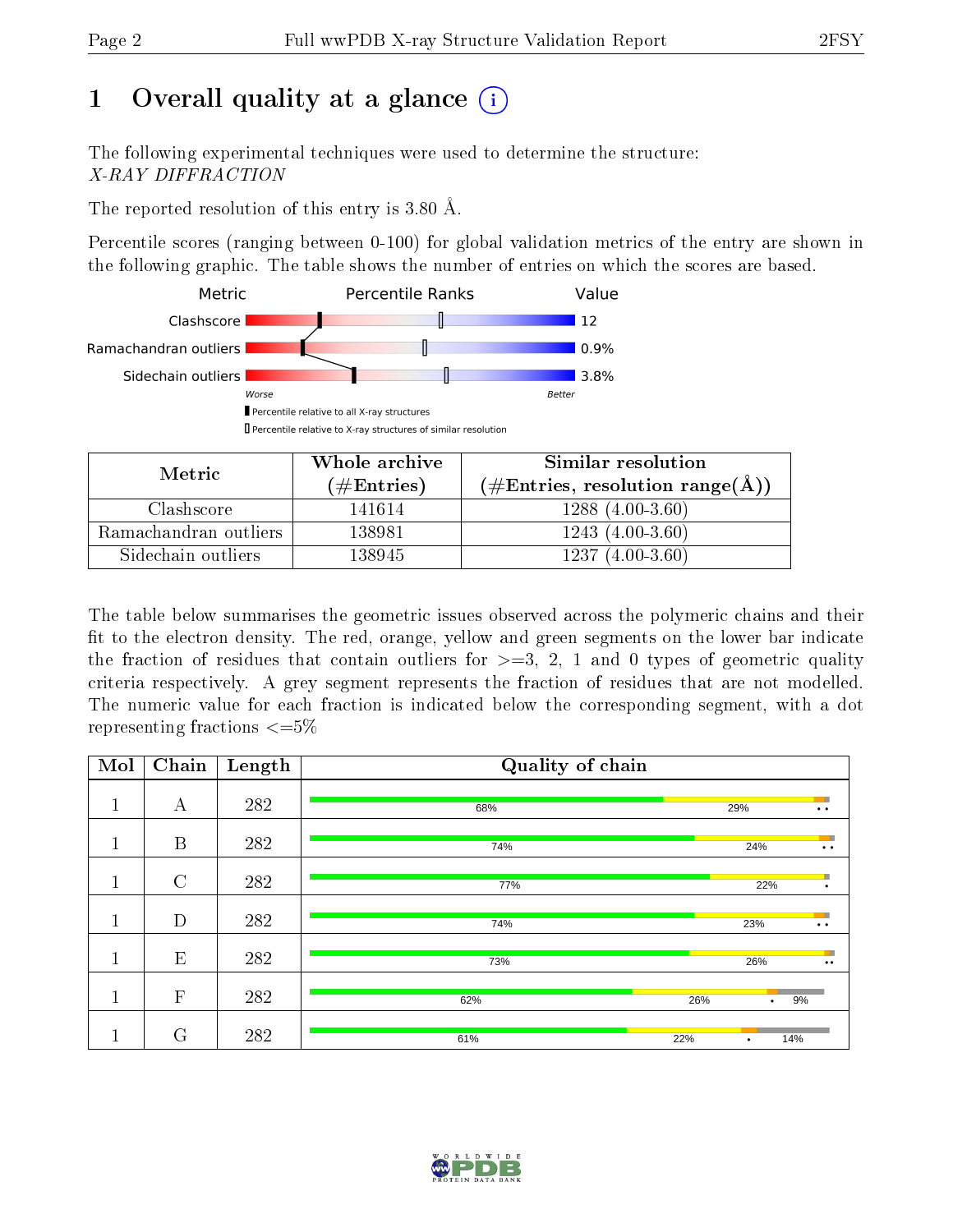# 2 Entry composition  $(i)$

There is only 1 type of molecule in this entry. The entry contains 14631 atoms, of which 0 are hydrogens and 0 are deuteriums.

In the tables below, the ZeroOcc column contains the number of atoms modelled with zero occupancy, the AltConf column contains the number of residues with at least one atom in alternate conformation and the Trace column contains the number of residues modelled with at most 2 atoms.

| Mol          | Chain          | Residues |       |               | Atoms |          |    | ZeroOcc          | AltConf        | <b>Trace</b>   |
|--------------|----------------|----------|-------|---------------|-------|----------|----|------------------|----------------|----------------|
| $\mathbf{1}$ | А              | 280      | Total | C             | N     | $\Omega$ | S  | $\boldsymbol{0}$ | $\overline{0}$ | $\theta$       |
|              |                |          | 2151  | 1344          | 375   | 422      | 10 |                  |                |                |
| 1            | B              | 280      | Total | C             | N     | $\Omega$ | S  | $\boldsymbol{0}$ | $\theta$       | $\theta$       |
|              |                |          | 2151  | 1344          | 375   | 422      | 10 |                  |                |                |
| 1            | $\mathcal{C}$  | 280      | Total | $\mathcal{C}$ | N     | $\Omega$ | S  | $\overline{0}$   | 0              | $\theta$       |
|              |                |          | 2151  | 1344          | 375   | 422      | 10 |                  |                |                |
|              | D              | 280      | Total | C             | N     | Ω        | S  | $\overline{0}$   | 0              | $\theta$       |
|              |                |          | 2151  | 1344          | 375   | 422      | 10 |                  |                |                |
|              | E              | 280      | Total | $\mathcal{C}$ | N     | Ω        | S  | $\boldsymbol{0}$ | $\overline{0}$ | $\overline{0}$ |
|              |                |          | 2151  | 1344          | 375   | 422      | 10 |                  |                |                |
|              | $\overline{F}$ | 256      | Total | $\mathcal{C}$ | N     | $\Omega$ | S  | $\overline{0}$   | $\overline{0}$ | $\theta$       |
|              |                |          | 1986  | 1241          | 349   | 388      | 8  |                  |                |                |
|              | G              |          | Total | $\mathcal{C}$ | N     | $\Omega$ | S  | $\boldsymbol{0}$ | $\theta$       |                |
|              |                | 243      | 1890  | 1181          | 333   | 368      | 8  |                  |                | $\theta$       |

Molecule 1 is a protein called major capsid protein.

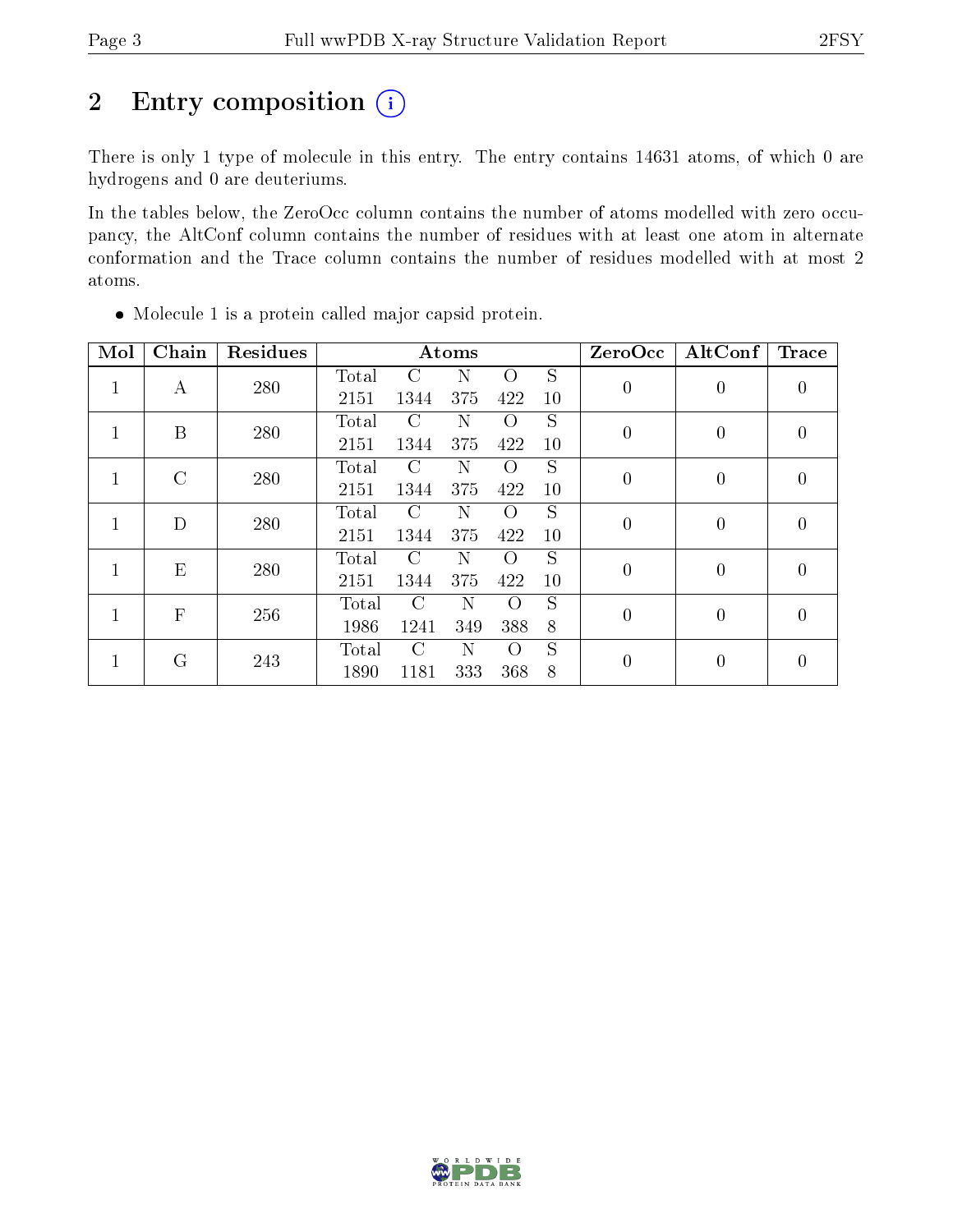# 3 Residue-property plots  $(i)$

These plots are drawn for all protein, RNA and DNA chains in the entry. The first graphic for a chain summarises the proportions of the various outlier classes displayed in the second graphic. The second graphic shows the sequence view annotated by issues in geometry. Residues are colorcoded according to the number of geometric quality criteria for which they contain at least one outlier: green  $= 0$ , yellow  $= 1$ , orange  $= 2$  and red  $= 3$  or more. Stretches of 2 or more consecutive residues without any outlier are shown as a green connector. Residues present in the sample, but not in the model, are shown in grey.



• Molecule 1: major capsid protein

• Molecule 1: major capsid protein

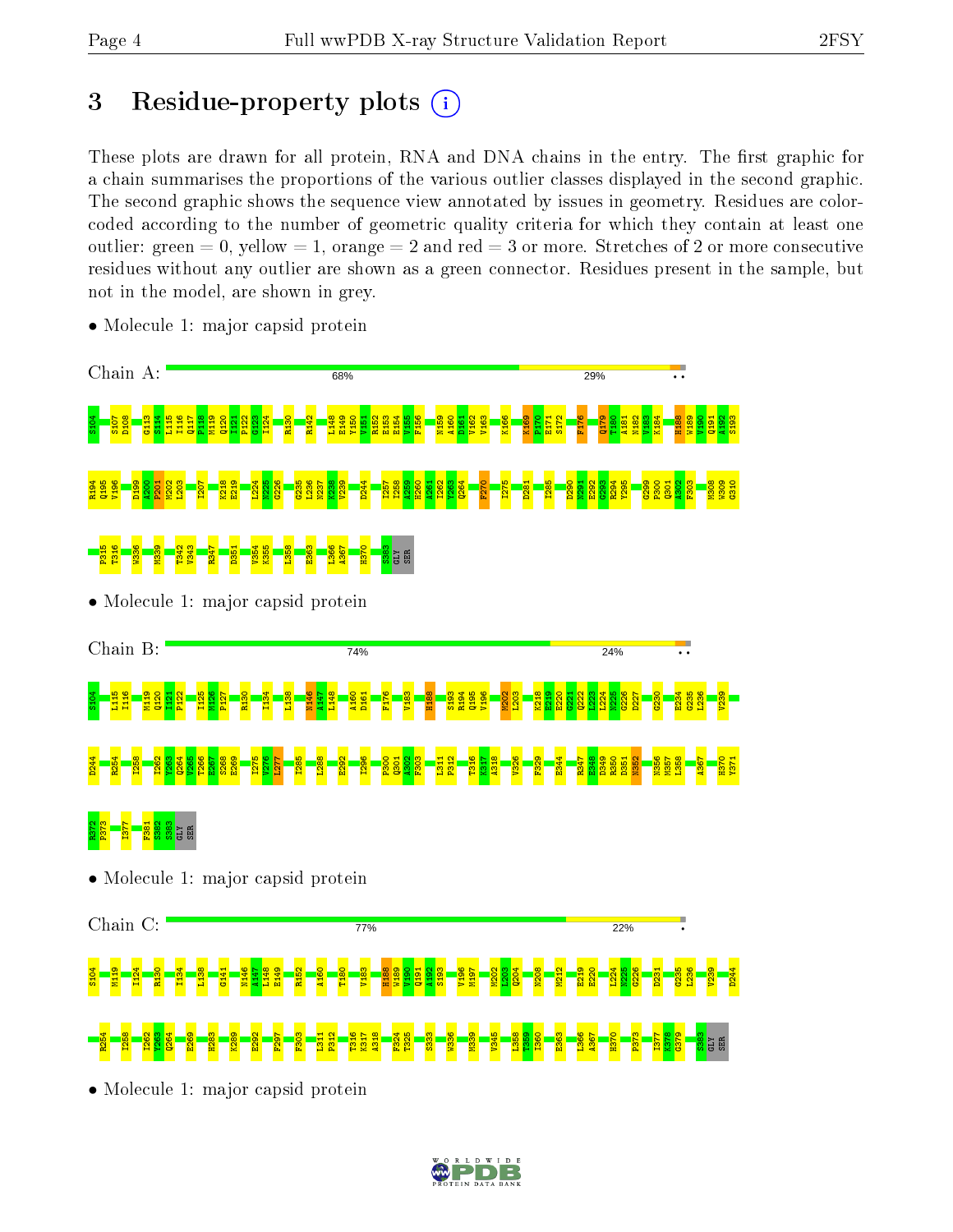

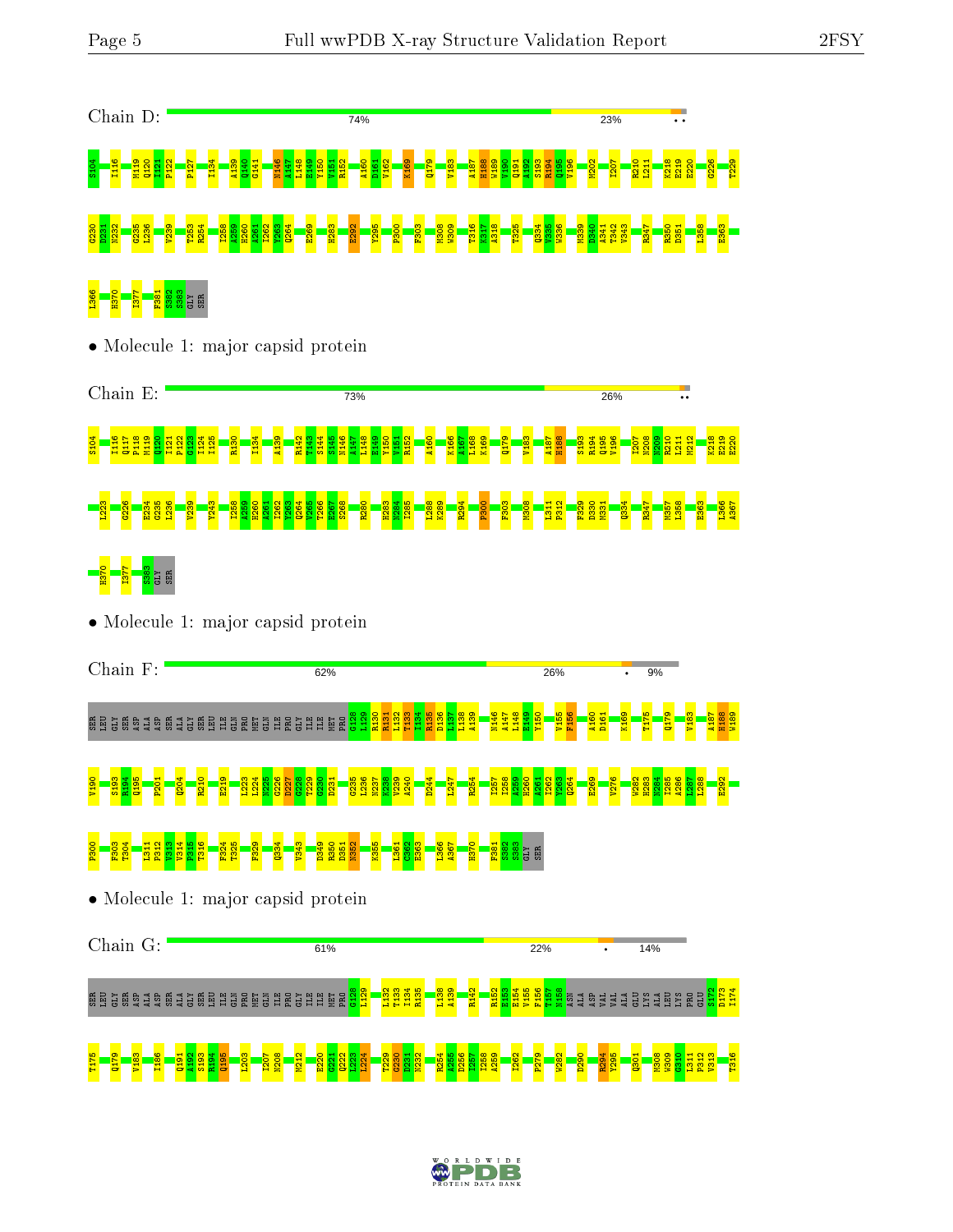# K3<mark>133 F3<sup>1</sup>8 F3<sup>2</sup> F32 F333 F334 S-853 S36 F356 S36 F36 E358 S36 F368 S3</mark>62 E35<br><mark>B338 F36 F36 F331 P331 S-822 S38</mark>

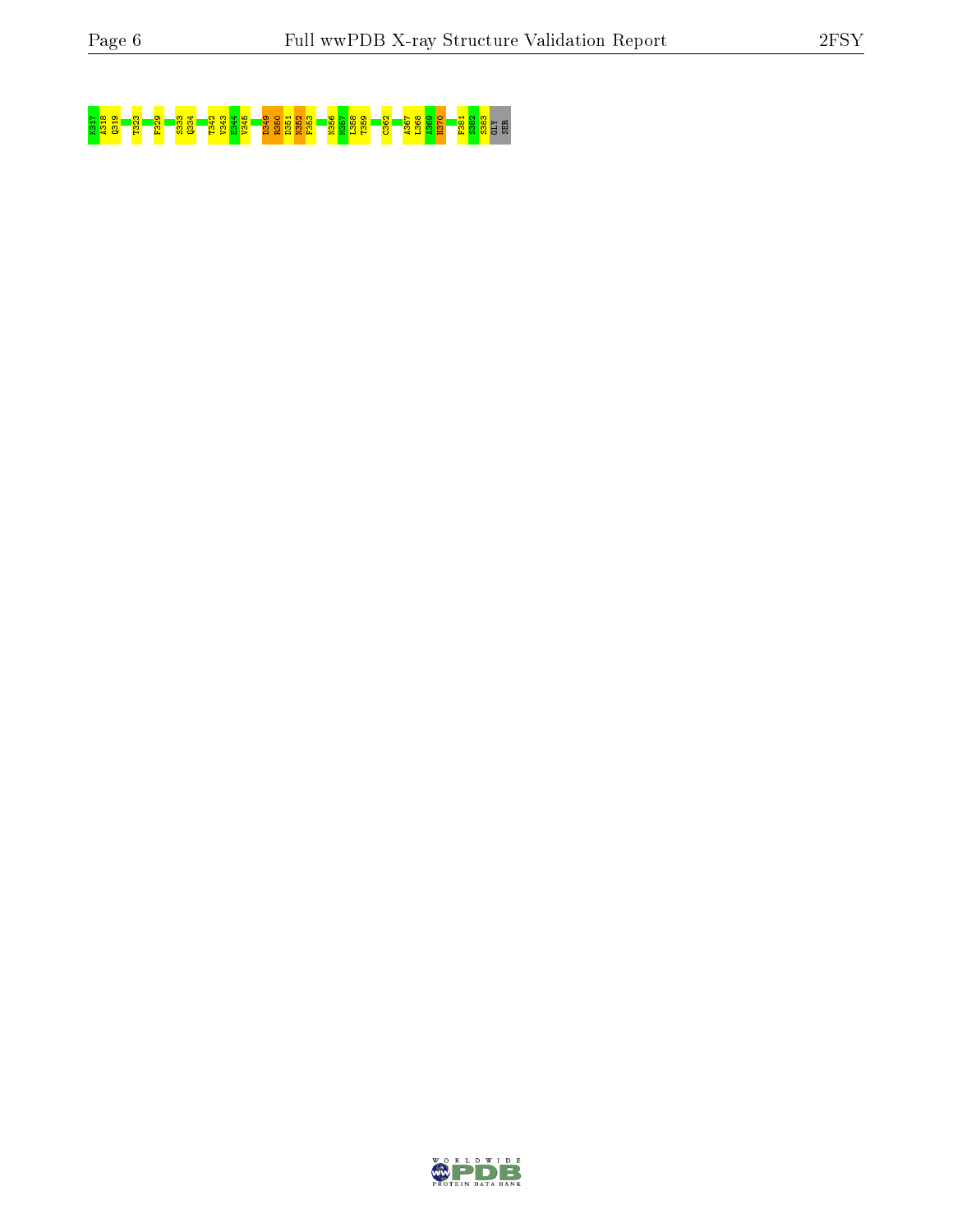# 4 Data and refinement statistics  $(i)$

| Property                                                             | Value                                                 | Source     |
|----------------------------------------------------------------------|-------------------------------------------------------|------------|
| Space group                                                          | $\overline{P}$ 43 21 2                                | Depositor  |
| Cell constants                                                       | $1006.39\text{\AA}$<br>$1006.39\text{\AA}$<br>728.69Å | Depositor  |
| a, b, c, $\alpha$ , $\beta$ , $\gamma$                               | $90.00^\circ$<br>$90.00^\circ$<br>$90.00^\circ$       |            |
| Resolution $(A)$                                                     | $50.00 - 3.80$                                        | Depositor  |
|                                                                      | $49.59 - 3.80$                                        | <b>EDS</b> |
| % Data completeness                                                  | $59.9(50.00-3.80)$                                    | Depositor  |
| (in resolution range)                                                | 60.1 $(49.59-3.80)$                                   | <b>EDS</b> |
| $R_{merge}$                                                          | 0.17                                                  | Depositor  |
| $\mathrm{R}_{sym}$                                                   | (Not available)                                       | Depositor  |
| $\langle I/\sigma(I) \rangle^{-1}$                                   | $2.26$ (at 3.77Å)                                     | Xtriage    |
| Refinement program                                                   | <b>CNS</b>                                            | Depositor  |
|                                                                      | (Not available)<br>0.337,                             | Depositor  |
| $R, R_{free}$                                                        | , (Not available)<br>0.322                            | DCC        |
| $R_{free}$ test set                                                  | No test flags present.                                | wwPDB-VP   |
| Wilson B-factor $(A^2)$                                              | 73.2                                                  | Xtriage    |
| Anisotropy                                                           | 0.772                                                 | Xtriage    |
| Bulk solvent $k_{sol}(e/\mathring{A}^3)$ , $B_{sol}(\mathring{A}^2)$ | $0.28$ , 71.8                                         | <b>EDS</b> |
| L-test for twinning <sup>2</sup>                                     | $< L >$ = 0.48, $< L^2 >$ = 0.31                      | Xtriage    |
| Estimated twinning fraction                                          | No twinning to report.                                | Xtriage    |
| $F_o, F_c$ correlation                                               | 0.25                                                  | <b>EDS</b> |
| Total number of atoms                                                | 14631                                                 | wwPDB-VP   |
| Average B, all atoms $(A^2)$                                         | 98.0                                                  | wwPDB-VP   |

Xtriage's analysis on translational NCS is as follows: The largest off-origin peak in the Patterson function is  $3.42\%$  of the height of the origin peak. No significant pseudotranslation is detected.

<sup>&</sup>lt;sup>2</sup>Theoretical values of  $\langle |L| \rangle$ ,  $\langle L^2 \rangle$  for acentric reflections are 0.5, 0.333 respectively for untwinned datasets, and 0.375, 0.2 for perfectly twinned datasets.



<span id="page-6-1"></span><span id="page-6-0"></span><sup>1</sup> Intensities estimated from amplitudes.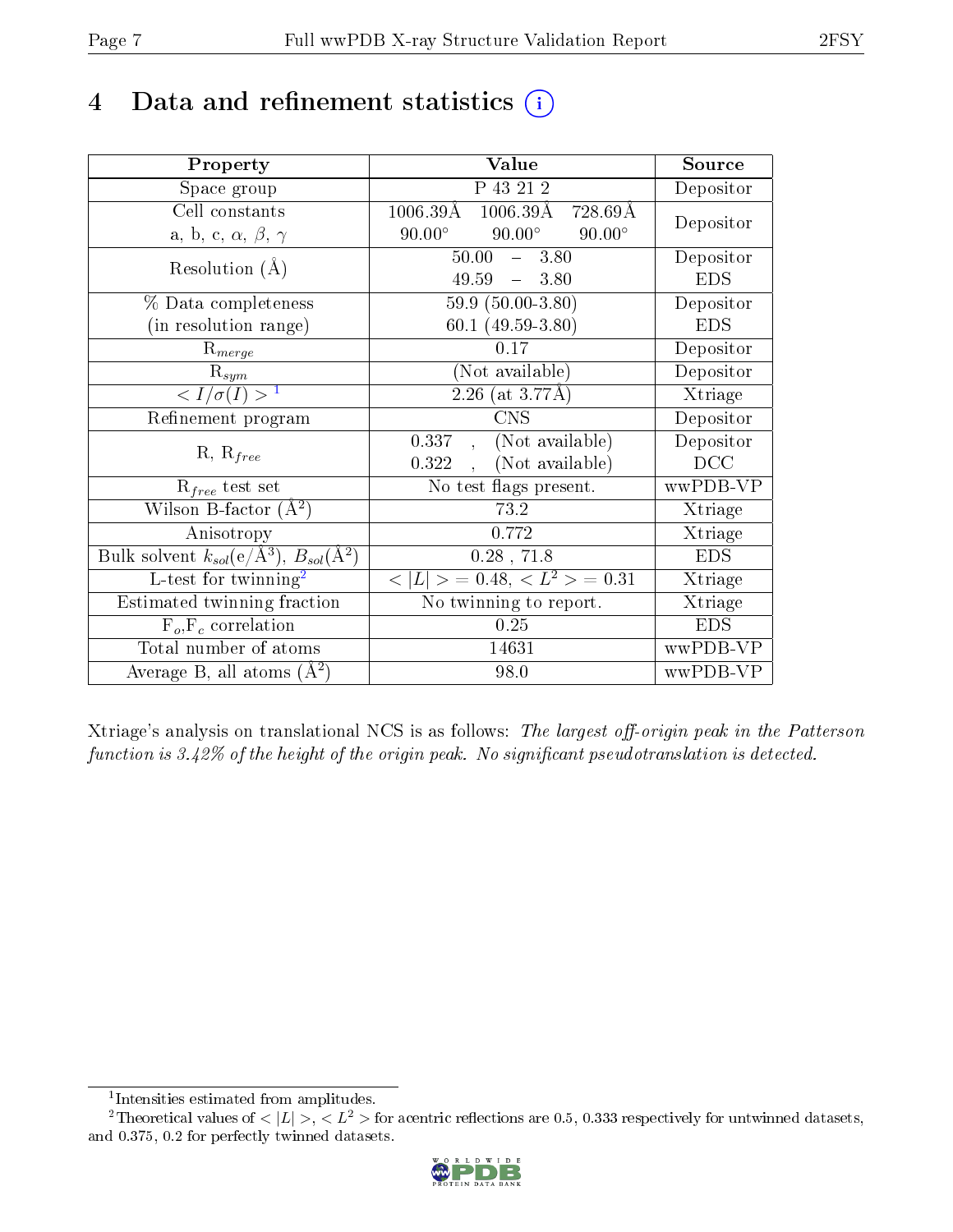# 5 Model quality  $(i)$

# 5.1 Standard geometry  $(i)$

The Z score for a bond length (or angle) is the number of standard deviations the observed value is removed from the expected value. A bond length (or angle) with  $|Z| > 5$  is considered an outlier worth inspection. RMSZ is the root-mean-square of all Z scores of the bond lengths (or angles).

| Mol | Chain |      | <b>Bond lengths</b>          | Bond angles |                    |
|-----|-------|------|------------------------------|-------------|--------------------|
|     |       | RMSZ | $\ Z\  > 5$                  | RMSZ        | # $ Z  > 5$        |
|     |       | 0.29 | 0/2188                       | 0.50        | 0/2969             |
|     | В     | 0.32 | $(2188)(0.0\%)$              | 0.49        | $^\prime2969$      |
|     | C     | 0.27 | $^{\prime}2188$<br>0         | 0.48        | $^\prime2969$      |
|     | D     | 0.33 | $^{\prime}2188$<br>$(0.0\%)$ | 0.49        | /2969<br>0         |
| 1   | E     | 0.28 | /2188                        | 0.51        | $^\prime2969$<br>0 |
| 1   | F     | 0.28 | $\langle 2020$<br>0          | 0.50        | 0/2740             |
|     | G     | 0.27 | $^{\prime}1922$              | 0.50        | $^\prime2605$      |
| All |       | 0.30 | 2/14882<br>$(0.0\%)$         | 0.50        | 20190              |

All (2) bond length outliers are listed below:

| $\bf{Mol}$ |     |               | $\mid$ Chain $\mid$ Res $\mid$ Type $\mid$ Atoms |      | Z $\vert$ Observed( $\AA$ ) $\vert$ Ideal( $\AA$ ) |     |
|------------|-----|---------------|--------------------------------------------------|------|----------------------------------------------------|-----|
|            | 169 | $^+$ LYS $^+$ | $\overline{C}$ $CE-NZ$                           | 8.52 |                                                    | -49 |
|            | 356 |               | ASN $\mid$ CG-ND2 $\mid$ 8.03                    |      | $1.52\,$                                           |     |

There are no bond angle outliers.

There are no chirality outliers.

There are no planarity outliers.

### 5.2 Too-close contacts  $(i)$

In the following table, the Non-H and H(model) columns list the number of non-hydrogen atoms and hydrogen atoms in the chain respectively. The H(added) column lists the number of hydrogen atoms added and optimized by MolProbity. The Clashes column lists the number of clashes within the asymmetric unit, whereas Symm-Clashes lists symmetry related clashes.

|  |      |      |    | Mol   Chain   Non-H   H(model)   H(added)   Clashes   Symm-Clashes |
|--|------|------|----|--------------------------------------------------------------------|
|  | 2151 |      |    |                                                                    |
|  | 2151 | 2119 | 64 |                                                                    |
|  | 2151 | 2119 | 50 |                                                                    |
|  | 2151 |      |    |                                                                    |

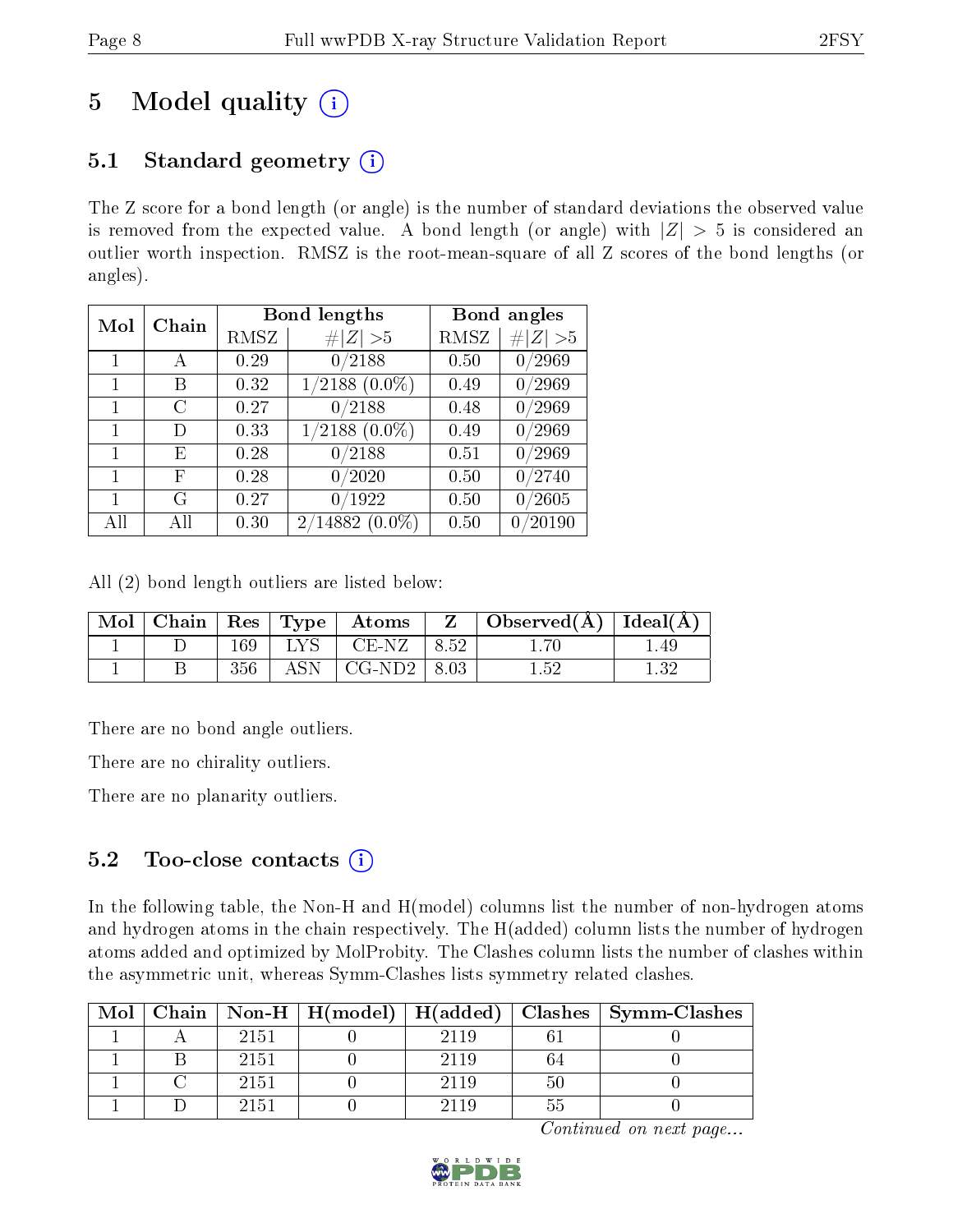| Mol |   |       |  |       |     | Chain   Non-H   H(model)   H(added)   Clashes   Symm-Clashes |  |  |
|-----|---|-------|--|-------|-----|--------------------------------------------------------------|--|--|
|     | F | 2151  |  | 2119  |     |                                                              |  |  |
|     |   | 1986  |  | 1951  |     |                                                              |  |  |
|     |   | 1890  |  | 1851  |     |                                                              |  |  |
|     |   | 14631 |  | 14397 | 337 |                                                              |  |  |

Continued from previous page...

The all-atom clashscore is defined as the number of clashes found per 1000 atoms (including hydrogen atoms). The all-atom clashscore for this structure is 12.

All (337) close contacts within the same asymmetric unit are listed below, sorted by their clash magnitude.

| Atom-1               | Atom-2                                      | Interatomic    | Clash             |
|----------------------|---------------------------------------------|----------------|-------------------|
|                      |                                             | distance $(A)$ | overlap $(A)$     |
| 1: D: 169: LYS: CE   | 1: D: 169: LYS: NZ                          | 1.70           | 1.54              |
| 1:F:224:LEU:HD11     | 1:F:276:VAL:HG11                            | 1.52           | 0.90              |
| 1:G:138:LEU:HD23     | 1:G:329:PHE:HB3                             | 1.56           | 0.88              |
| 1:G:345:VAL:HB       | 1:G:358:LEU:HD21                            | 1.56           | 0.87              |
| 1:B:349:ASP:OD2      | 1:B:350:ARG:HG2                             | 1.75           | 0.85              |
| 1:G:316:THR:HG22     | 1:G:318:ALA:H                               | 1.41           | 0.83              |
| 1: A:218: LYS: HE2   | 1:B:161:ASP:OD1                             | 1.80           | 0.82              |
| 1:G:319:GLN:HE21     | 1:G:323:THR:HB                              | 1.43           | $\overline{0.82}$ |
| 1:B:218:LYS:HE3      | 1:B:222:GLN:NE2                             | 1.95           | 0.81              |
| 1:A:130:ARG:HA       | 1:B:269:GLU:HG2                             | 1.62           | 0.81              |
| 1:G:229:THR:HG23     | 1:G:230:GLY:H                               | 1.44           | 0.80              |
| 1:E:130:ARG:HA       | 1:F:269:GLU:HG2                             | 1.63           | 0.80              |
| 1: E: 218: LYS: HE2  | $1:$ F:161:ASP:OD1                          | 1.84           | 0.77              |
| 1: E: 121: ILE: HD12 | $1:$ F:150:TYR:HB3                          | 1.69           | 0.75              |
| 1:G:368:LEU:HG       | 1:G:370:HIS:HE1                             | 1.52           | 0.74              |
| 1:A:153:GLU:HA       | 1: A:176: PHE:HB3                           | 1.71           | 0.73              |
| 1:E:194:ARG:HH12     | 1: E: 347: ARG: NE                          | 1.86           | 0.73              |
| 1:C:219:GLU:HG3      | 1:C:366:LEU:HD11                            | 1.70           | 0.72              |
| 1:B:349:ASP:O        | 1:B:350:ARG:HG3                             | 1.90           | 0.72              |
| 1:C:149:GLU:HG2      | 1:C:180:THR:HG22                            | 1.72           | 0.71              |
| 1: D: 316: THR: HG22 | 1: D: 318: ALA:H                            | 1.54           | 0.71              |
| $1:$ F:133:THR:HG22  | $1:$ F:136:ASP:H                            | 1.53           | 0.71              |
| 1: A:179: GLN: HA    | 1:A:179:GLN:HE21                            | 1.55           | 0.69              |
| 1:A:347:ARG:HB3      | $1:\overline{A}:358:\text{LEU}:H\text{D}12$ | 1.74           | 0.69              |
| 1:F:236:LEU:HD23     | 1:F:370:HIS:HE1                             | 1.58           | 0.68              |
| 1: D: 127: PRO: HD2  | 1:D:210:ARG:HH21                            | 1.57           | 0.68              |
| 1:D:254:ARG:HB3      | 1: D:381: PHE:HE2                           | 1.59           | 0.66              |
| 1:B:226:GLY:H        | 1:B:235:GLY:HA3                             | 1.61           | 0.65              |
| 1:G:368:LEU:HG       | 1:G:370:HIS:CE1                             | 2.31           | 0.64              |
| 1: E: 119: MET: HB3  | 1:F:148:LEU:HD23                            | 1.77           | 0.64              |

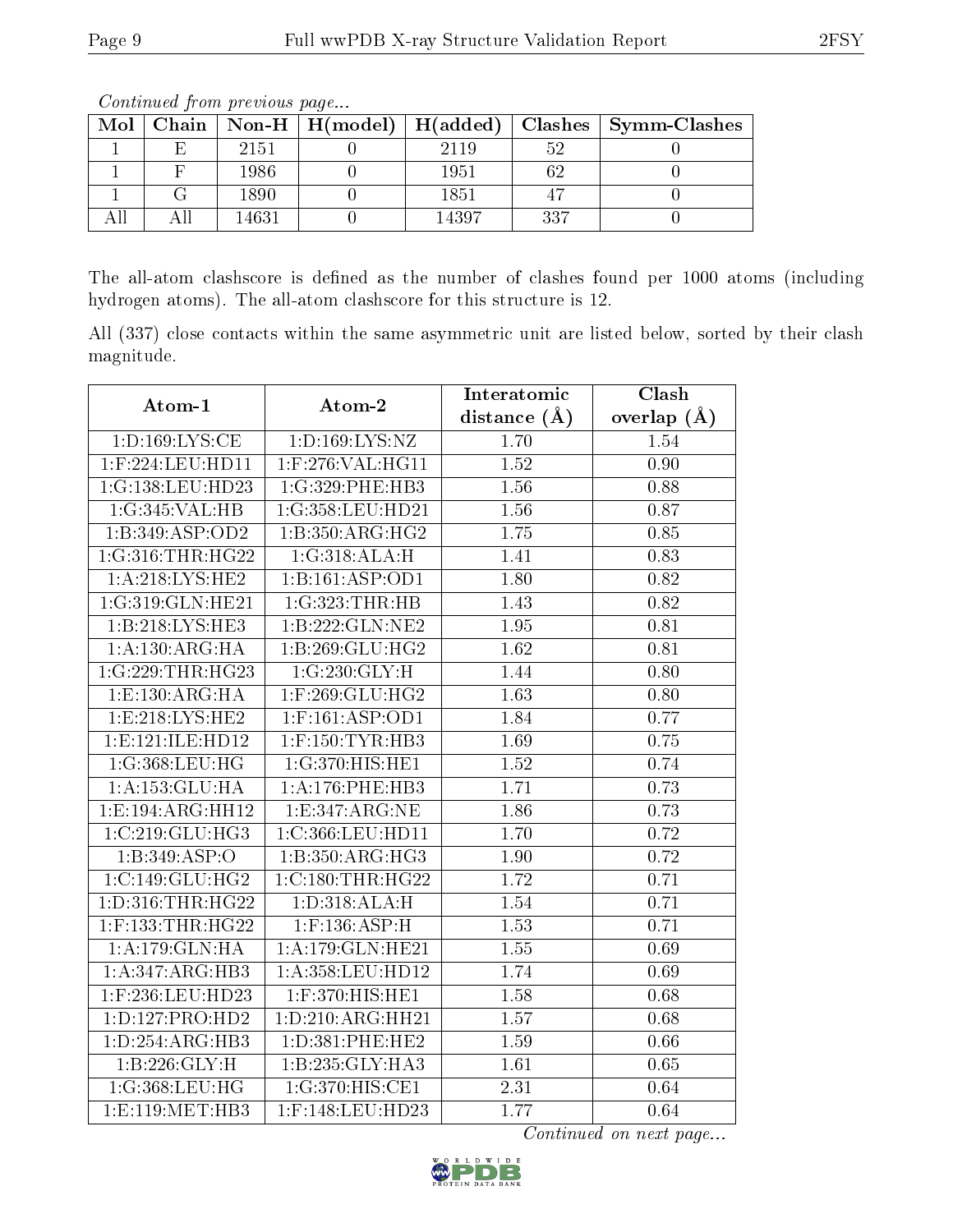| Communa from previous page       |                              | Interatomic    | Clash           |
|----------------------------------|------------------------------|----------------|-----------------|
| Atom-1                           | Atom-2                       | distance $(A)$ | overlap $(\AA)$ |
| 1:A:244:ASP:HB2                  | 1: A:264: GLN:NE2            | 2.11           | 0.64            |
| 1:C:130:ARG:HA                   | 1: D: 269: GLU: HG2          | 1.80           | 0.63            |
| $1:$ F:133:THR:HG23              | $1:$ F:135:ARG:HB3           | 1.79           | 0.63            |
| 1:G:193:SER:HB2                  | 1:G:195:GLN:NE2              | 2.13           | 0.63            |
| 1:B:183:VAL:HG22                 | 1:B:367:ALA:HB2              | 1.81           | 0.62            |
| 1: A:226: GLY: H                 | 1: A:235: GLY:HA3            | 1.64           | 0.62            |
| 1:G:183:VAL:HG22                 | 1:G:367:ALA:HB2              | 1.80           | 0.62            |
| 1:B:349:ASP:O                    | 1: B: 350: ARG: CG           | 2.48           | 0.62            |
| 1:D:236:LEU:HD23                 | 1:D:370:HIS:HE1              | 1.65           | 0.61            |
| 1:D:239:VAL:HG21                 | 1: D: 370: HIS: CD2          | 2.35           | 0.61            |
| 1:B:275:ILE:HG23                 | 1:B:326:VAL:HG22             | 1.82           | 0.61            |
| 1:A:236:LEU:HD23                 | 1:A:370:HIS:HE1              | 1.66           | 0.61            |
| 1:E:193:SER:HB3                  | 1:E:196:VAL:HG23             | 1.81           | 0.61            |
| 1:C:189:TRP:HZ3                  | 1:C:191:GLN:HB2              | 1.65           | 0.61            |
| 1:B:239:VAL:HG21                 | 1:B:370:HIS:CD2              | 2.36           | 0.61            |
| 1: B: 218: LYS: CE               | 1:B:222:GLN:NE2              | 2.64           | 0.60            |
| 1:B:218:LYS:HE3                  | 1:B:222:GLN:HE21             | 1.63           | 0.60            |
| $1:$ F:244:ASP: $\overline{HB3}$ | $1:$ F:247:LEU:HG            | 1.83           | 0.60            |
| 1:F:244:ASP:HB2                  | 1:F:264:GLN:NE2              | 2.17           | 0.60            |
| $1:$ F:130:ARG:C                 | $1:$ F:132:LEU:H             | 2.05           | 0.60            |
| 1:B:301:GLN:HE22                 | 1:C:297:PHE:HA               | 1.67           | 0.59            |
| $1:$ F:286:ALA:HB1               | $1:$ F:304:THR:HG21          | 1.84           | 0.59            |
| 1:G:134:ILE:HD12                 | 1:G:220:GLU:HG2              | 1.84           | 0.59            |
| 1:F:183:VAL:HG22                 | 1:F:367:ALA:HB2              | 1.84           | 0.59            |
| 1: D: 229: THR: HG22             | 1:D:232:ASN:HD22             | 1.67           | 0.59            |
| 1:B:347:ARG:HB3                  | 1:B:358:LEU:HD12             | 1.85           | 0.59            |
| 1:G:254:ARG:HB3                  | 1:G:381:PHE:HZ               | 1.68           | 0.59            |
| 1:D:189:TRP:HZ3                  | 1: D: 191: GLN: HB2          | 1.67           | 0.58            |
| 1: E:210: ARG:HB3                | $1:$ F:156:PHE:HE2           | 1.67           | 0.58            |
| 1:A:124:ILE:HD11                 | 1:B:176:PHE:HE2              | 1.68           | 0.58            |
| 1:B:316:THR:HG22                 | 1:B:318:ALA:H                | 1.68           | 0.58            |
| 1:A:189:TRP:HZ3                  | 1: A:191: GLN: HB2           | 1.68           | 0.58            |
| 1: B:349: ASP:C                  | 1: B: 350: ARG: CG           | 2.71           | 0.58            |
| 1:A:239:VAL:HG21                 | 1:A:370:HIS:CD2              | 2.38           | 0.58            |
| $1:$ F:133:THR:CG2               | $1:$ F:136:ASP:H             | 2.17           | 0.58            |
| 1:E:183:VAL:HG22                 | 1:E:367:ALA:HB2              | 1.84           | 0.58            |
| 1:C:316:THR:HG22                 | 1:C:318:ALA:H                | 1.69           | 0.57            |
| 1:D:116:ILE:HG21                 | 1:E:146:ASN:HB2              | 1.86           | 0.57            |
| 1: D: 146: ASN: O                | 1:D:183:VAL:HG12             | 2.04           | 0.57            |
| 1:E:264:GLN:HB3                  | 1:E:377:ILE:HD13             | 1.85           | 0.57            |
| 1:B:236:LEU:HD23                 | $1:B:370:HIS:H\overline{E1}$ | 1.69           | 0.57            |

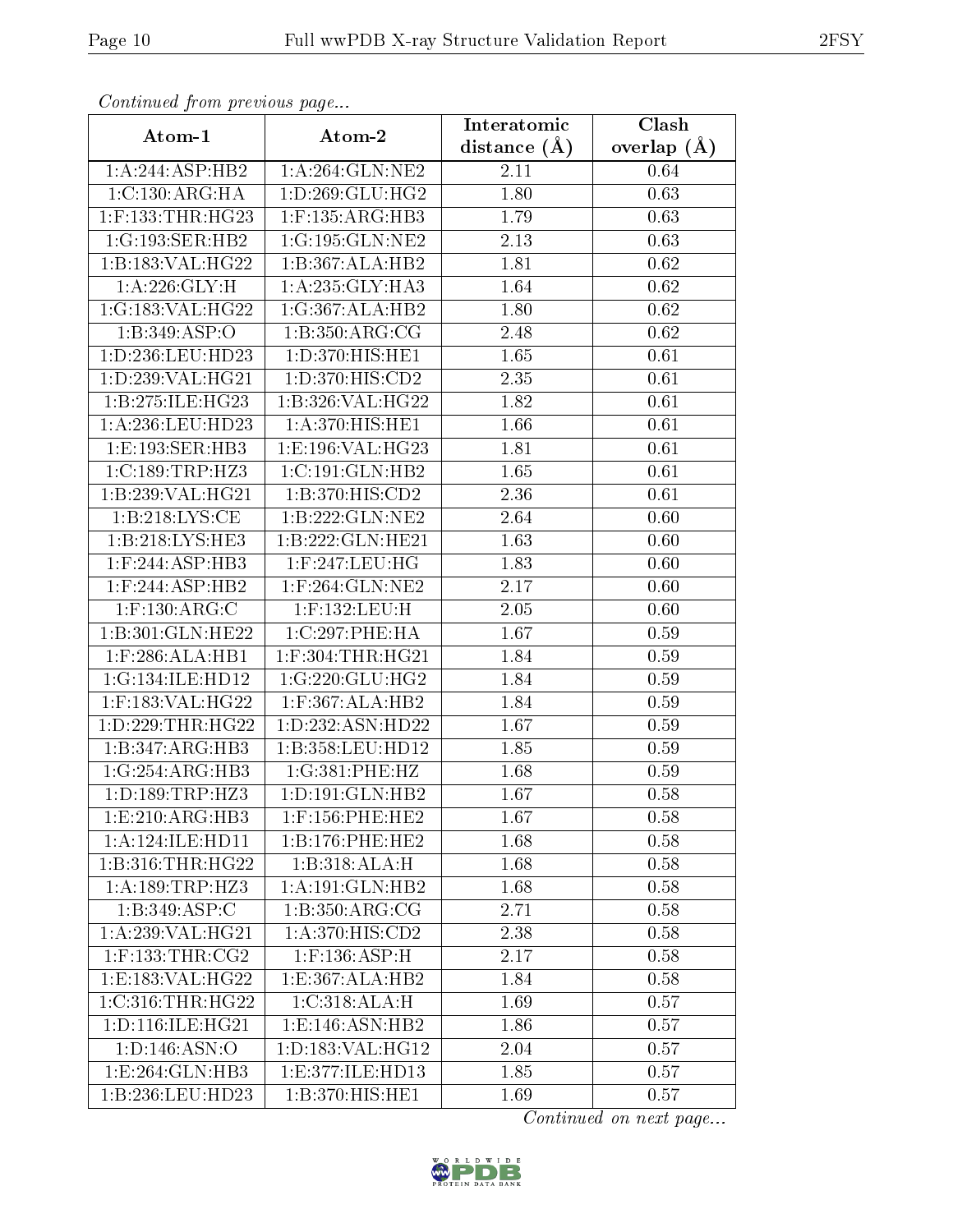| Commuca from previous page          |                                   | Interatomic    | Clash           |  |
|-------------------------------------|-----------------------------------|----------------|-----------------|--|
| Atom-1                              | Atom-2                            | distance $(A)$ | overlap $(\AA)$ |  |
| 1:C:226:GLY:HA3                     | 1:C:235:GLY:H                     | 1.69           | 0.57            |  |
| 1:D:264:GLN:HB3                     | 1:D:377:ILE:HD13                  | 1.85           | 0.56            |  |
| 1: E: 187: ALA: HB2                 | 1:E:363:GLU:HA                    | 1.87           | 0.56            |  |
| 1:F:138:LEU:HD23                    | 1:F:329:PHE:HB3                   | 1.86           | 0.56            |  |
| 1:E:239:VAL:HG21                    | 1: E:370: HIS: CD2                | 2.40           | 0.56            |  |
| 1:C:197:MET:HE1                     | 1:C:204:GLN:HB2                   | 1.85           | 0.56            |  |
| 1:C:236:LEU:HD23                    | 1:C:370:HIS:HE1                   | 1.70           | 0.56            |  |
| $1:$ F:227:ASP:HB3                  | $1:$ F:229:THR:HG22               | 1.88           | 0.56            |  |
| 1: D: 134: ILE: HB                  | 1: D: 220: GLU: HG3               | 1.88           | 0.56            |  |
| 1: D: 139: ALA: HB3                 | 1: D: 334: GLN: HB2               | 1.88           | 0.56            |  |
| 1: A: 336: TRP: HB2                 | 1:A:367:ALA:HB3                   | 1.86           | 0.55            |  |
| $1:$ F:150:TYR:CE1                  | $1:$ F:179:GLN:HB2                | 2.41           | 0.55            |  |
| 1:G:156:PHE:CD1                     | 1:G:174:ILE:HG12                  | 2.41           | 0.55            |  |
| 1:B:193:SER:HB3                     | 1:B:196:VAL:HG23                  | 1.89           | 0.55            |  |
| 1:B:349:ASP:C                       | 1:B:350:ARG:HG2                   | 2.26           | 0.55            |  |
| 1: E: 243: TYR: HA                  | $1: E: 264: \overline{GLN: HE22}$ | 1.71           | 0.55            |  |
| 1: E: 283: HIS: NE2                 | $1:$ F:260:HIS:HA                 | 2.22           | 0.55            |  |
| $1:$ F:239:VAL:HG21                 | $1:$ F:370:HIS:CD2                | 2.41           | 0.54            |  |
| 1:C:141:GLY:O                       | 1:C:336:TRP:HA                    | 2.07           | 0.54            |  |
| 1:A:107:SER:O                       | 1: A:113: GLY:HA3                 | 2.07           | 0.54            |  |
| 1:F:236:LEU:HD23                    | 1:F:370:HIS:CE1                   | 2.42           | 0.54            |  |
| 1:A:142:ARG:HB3                     | 1: A:142: ARG:NH1                 | 2.23           | 0.54            |  |
| 1:B:244:ASP:HB2                     | 1:B:264:GLN:NE2                   | 2.23           | 0.54            |  |
| $1:$ F:201:PRO:O                    | 1:F:204:GLN:HB3                   | 2.08           | 0.54            |  |
| 1:A:309:TRP:O                       | $1:$ F:303:PHE:HB3                | 2.08           | 0.53            |  |
| 1:G:132:LEU:HD13                    | 1:G:312:PRO:HB3                   | 1.90           | 0.53            |  |
| 1:A:193:SER:HB3                     | 1:A:196:VAL:HG23                  | 1.89           | 0.53            |  |
| 1: D: 141: GLY: O                   | 1: D: 336: TRP: HA                | 2.08           | 0.53            |  |
| 1:C:134:ILE:HB                      | 1:C:220:GLU:HG3                   | 1.91           | 0.53            |  |
| $1:$ F:224:LEU:HD23                 | $1:$ F:237:ASN:ND2                | 2.23           | 0.53            |  |
| $1:$ F:350:ARG:HG3                  | $1:$ F:351:ASP:H                  | 1.72           | 0.53            |  |
| 1:B:264:GLN:HB3                     | 1:B:377:ILE:HD13                  | 1.90           | 0.53            |  |
| 1: D: 229: THR: CG2                 | 1:D:232:ASN:HD22                  | 2.22           | 0.53            |  |
| 1:C:239:VAL:HG21                    | 1:C:370:HIS:CD2                   | 2.44           | 0.52            |  |
| 1:C:183:VAL:HG22                    | 1:C:367:ALA:HB2                   | 1.90           | 0.52            |  |
| 1: E: 130: ARG: HA                  | $1:$ F:269:GLU:CG                 | 2.38           | 0.52            |  |
| 1: B: 352: ASN: HA                  | 1:B:357:MET:HB2                   | 1.90           | 0.52            |  |
| 1:D:254:ARG:HB3                     | 1: D: 381: PHE: CE2               | 2.43           | 0.51            |  |
| 1:G:208:ASN:O                       | 1:G:212:MET:HG2                   | 2.10           | 0.51            |  |
| $1:C:339:\overline{\text{MET:HE3}}$ | 1:C:363:GLU:HG3                   | 1.92           | 0.51            |  |
| 1:C:208:ASN:O                       | 1:C:212:MET:HG2                   | 2.10           | 0.51            |  |

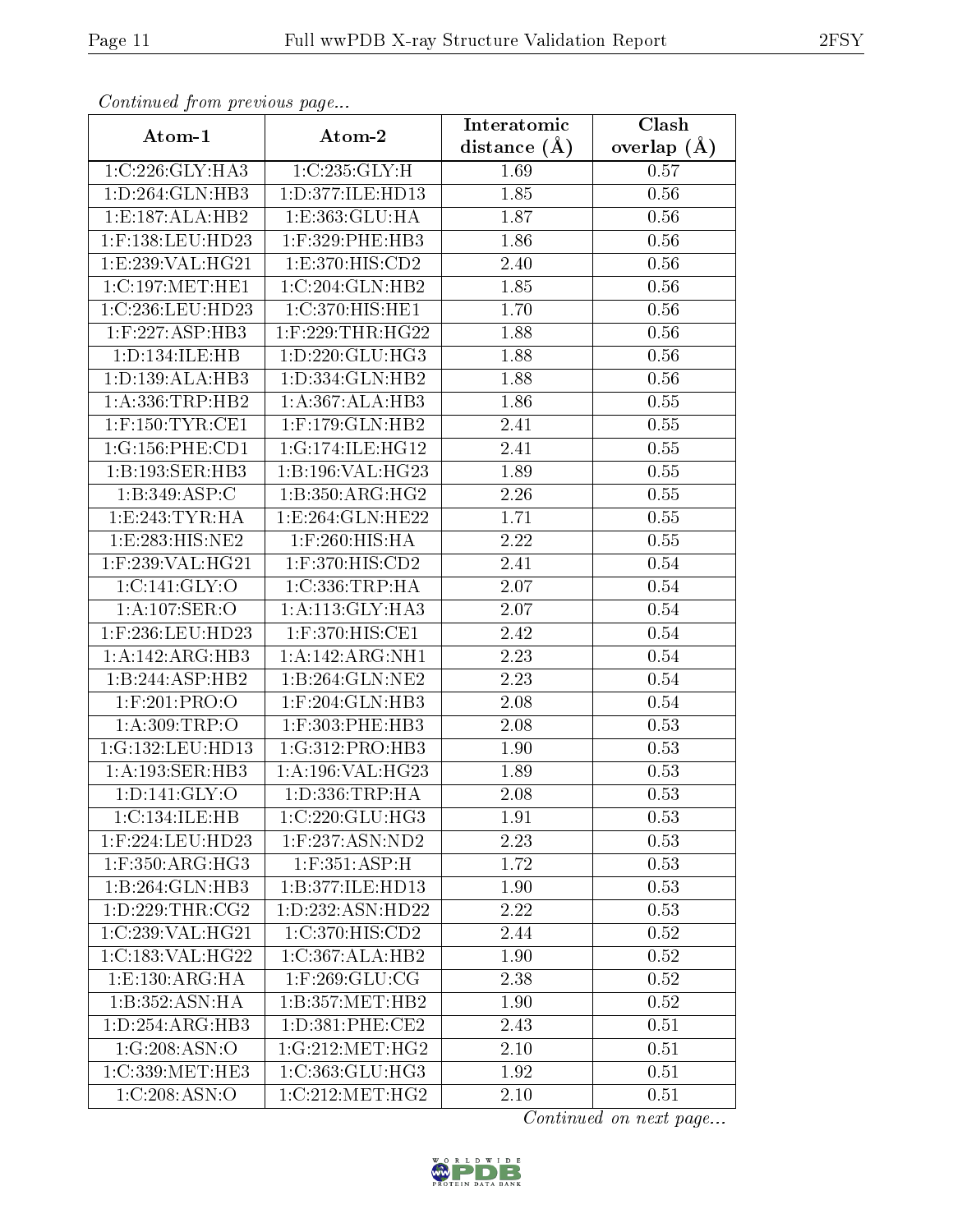| Continuati pont previous page |                      | Interatomic       | Clash         |
|-------------------------------|----------------------|-------------------|---------------|
| Atom-1                        | Atom-2               | distance $(A)$    | overlap $(A)$ |
| 1:G:154:GLU:HB2               | 1:G:175:THR:HB       | 1.92              | 0.51          |
| $1:$ F:351:ASP:HB3            | 1:F:355:LYS:HD3      | 1.93              | 0.51          |
| 1: D: 226: GLY: H             | 1: D: 235: GLY: HA3  | 1.76              | 0.51          |
| 1:G:254:ARG:HB3               | 1:G:381:PHE:CZ       | 2.44              | 0.51          |
| $1:$ F:226:GLY:H              | 1:F:235:GLY:HA3      | 1.75              | 0.51          |
| 1:G:133:THR:HG22              | 1:G:135:ARG:H        | 1.76              | 0.51          |
| 1:G:229:THR:HG23              | 1:G:230:GLY:N        | 2.21              | 0.51          |
| 1: A:224:LEU:HD13             | 1: A: 237: ASN: HD22 | 1.76              | 0.51          |
| 1:C:119:MET:HB3               | 1:D:148:LEU:HD23     | 1.93              | 0.51          |
| 1:E:223:EU:O                  | 1:E:236:LEU:HD13     | 2.11              | 0.51          |
| 1:C:292:GLU:HG2               | 1: D: 292: GLU: OE2  | 2.10              | 0.50          |
| 1:F:343:VAL:HA                | $1:$ F:361:LEU:O     | 2.11              | 0.50          |
| 1:B:218:LYS:CE                | 1:B:222:GLN:HE21     | 2.22              | 0.50          |
| 1: D: 120: GLN: O             | 1:D:122:PRO:HD3      | 2.12              | 0.50          |
| 1:A:188:HIS:ND1               | 1:B:160:ALA:HB2      | 2.27              | 0.50          |
| 1: D: 187: ALA: HB3           | 1:E:169:LYS:HE2      | 1.93              | 0.50          |
| 1:F:282:TRP:O                 | $1:$ F:285:ILE:HB    | 2.11              | 0.50          |
| 1:A:160:ALA:HB2               | $1:$ F:188:HIS:ND1   | 2.27              | 0.50          |
| 1:B:188:HIS:HB3               | 1:C:160:ALA:HA       | 1.94              | 0.50          |
| 1: E: 226: GLY: H             | 1: E: 235: GLY: HA3  | 1.77              | 0.50          |
| 1:C:244:ASP:HB2               | 1:C:264:GLN:NE2      | 2.25              | 0.50          |
| 1:E:236:LEU:HD12              | 1:E:370:HIS:HE1      | 1.77              | 0.50          |
| 1: A:116: ILE: HG21           | 1:B:146:ASN:HB3      | 1.94              | 0.50          |
| 1:C:124:ILE:HD12              | 1:C:124:ILE:N        | 2.27              | 0.50          |
| 1: D: 139: ALA: HB3           | 1: D: 334: GLN: CB   | 2.41              | 0.50          |
| 1:E:188:HIS:HB3               | $1:$ F:160:ALA:HA    | 1.94              | 0.50          |
| 1:C:264:GLN:HB3               | 1:C:377:ILE:HD13     | 1.94              | 0.49          |
| 1: D: 193: SER: HB3           | 1:D:196:VAL:HG23     | 1.93              | 0.49          |
| 1:G:139:ALA:HB3               | 1:G:334:GLN:CB       | 2.42              | 0.49          |
| 1:B:115:LEU:HD12              | 1:B:115:LEU:N        | 2.28              | 0.49          |
| 1: E: 168: LEU: HD23          | 1: E: 169: LYS: N    | $\overline{2.27}$ | 0.49          |
| $1:$ F:132:LEU:HB3            | $1:$ F:314:VAL:HG12  | 1.94              | 0.49          |
| 1: A: 163: VAL: HG21          | 1: A: 169: LYS: HG3  | 1.95              | 0.49          |
| 1:A:218:LYS:HG3               | 1: A:218: LYS:O      | 2.12              | 0.49          |
| $1:$ A:258:ILE:O              | 1:A:262:ILE:HG13     | 2.12              | 0.49          |
| 1:G:191:GLN:OE1               | 1:G:350:ARG:NH1      | 2.45              | 0.49          |
| 1:D:236:LEU:HD23              | 1: D: 370: HIS: CE1  | 2.48              | 0.49          |
| 1:A:172:SER:O                 | 1:F:190:VAL:HG22     | 2.12              | 0.49          |
| 1: D: 150: TYR: CE1           | 1: D: 179: GLN: HB2  | 2.48              | 0.49          |
| 1:E:124:ILE:HG22              | 1: E: 125: ILE:N     | 2.28              | 0.48          |
| 1:E:139:ALA:O                 | 1: E: 334: GLN: HG3  | 2.12              | 0.48          |

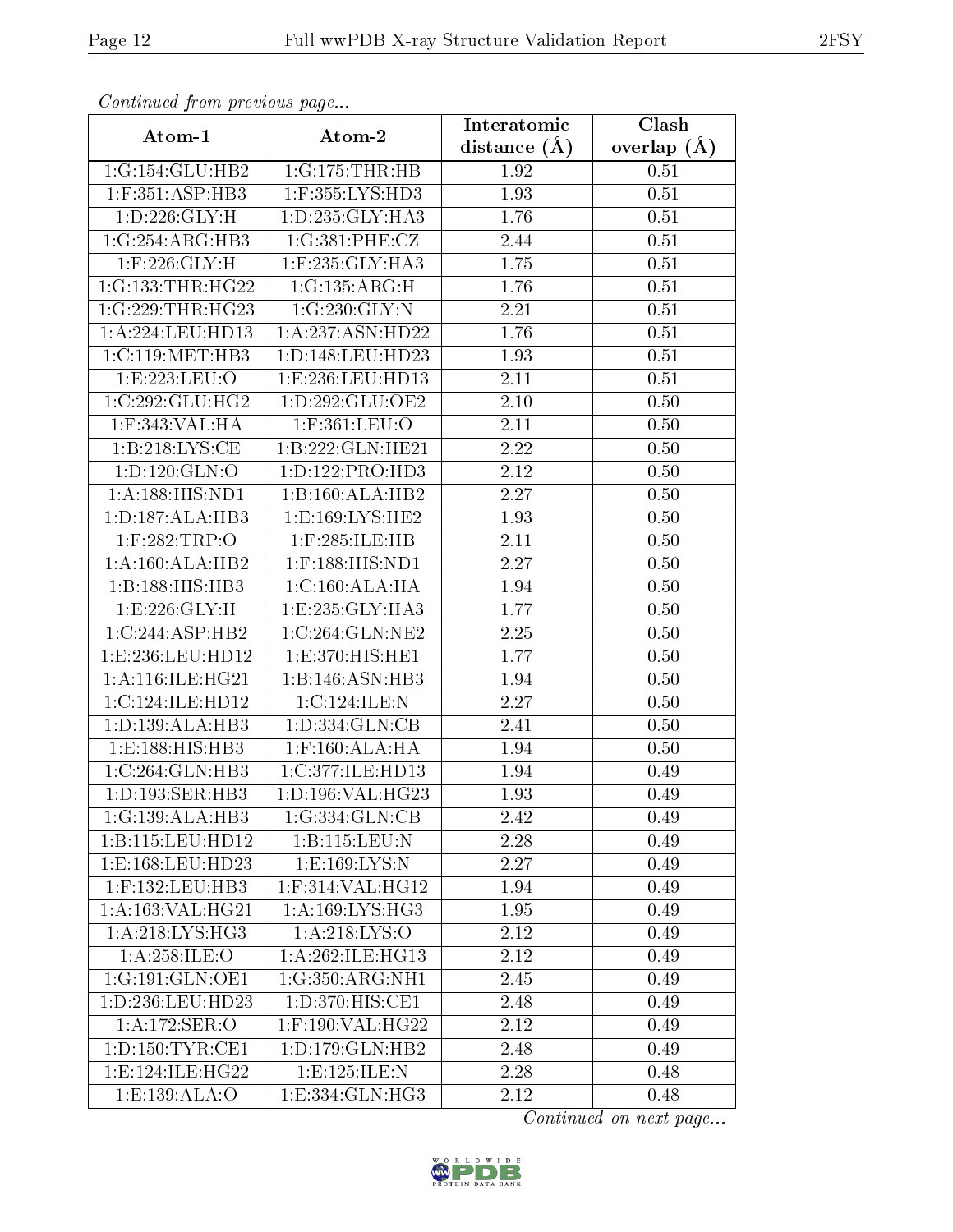| Communa from previous page                     |                              | Interatomic    | Clash         |
|------------------------------------------------|------------------------------|----------------|---------------|
| Atom-1                                         | Atom-2                       | distance $(A)$ | overlap $(A)$ |
| 1:E:219:GLU:HG3                                | 1:E:366:LEU:HD11             | 1.94           | 0.48          |
| 1:B:116:ILE:HG21                               | 1:C:146:ASN:HB2              | 1.95           | 0.48          |
| 1: D: 188: HIS: CE1                            | 1: E:160: ALA: HB2           | 2.48           | 0.48          |
| 1: A:120: GLN:O                                | 1:A:122:PRO:HD3              | 2.12           | 0.48          |
| 1:B:119:MET:HB3                                | 1:C:148:LEU:HD23             | 1.95           | 0.48          |
| 1:B:288:LEU:O                                  | 1:B:296:ILE:HG12             | 2.13           | 0.48          |
| 1:B:188:HIS:ND1                                | 1:C:160:ALA:HB2              | 2.28           | 0.48          |
| 1: D: 254: ARG: O                              | 1: D: 258: ILE: HD12         | 2.13           | 0.48          |
| 1:E:266:THR:C                                  | 1:E:268:SER:H                | 2.17           | 0.48          |
| $1:$ F:133:THR:CG2                             | $1:$ F:135:ARG:HB3           | 2.43           | 0.48          |
| 1:G:186:ILE:HG21                               | 1:G:222:GLN:HG3              | 1.95           | 0.48          |
| 1: D: 347: ARG: HG2                            | 1: D: 358: LEU: CD1          | 2.43           | 0.48          |
| 1:A:194:ARG:CZ                                 | 1: A: 347: ARG: NH1          | 2.76           | 0.48          |
| 1:C:345:VAL:HG12                               | 1:C:360:ILE:HG12             | 1.94           | 0.48          |
| 1:A:166:LYS:HE3                                | 1:E:104:SER:HB2              | 1.96           | 0.48          |
| 1: D: 218: LYS: O                              | 1: D: 218: LYS: HG3          | 2.14           | 0.47          |
| 1:B:236:LEU:HD23                               | 1: B:370:HIS:CE1             | 2.49           | 0.47          |
| 1:C:130:ARG:HD2                                | 1:C:317:LYS:HB2              | 1.96           | 0.47          |
| 1:D:283:HIS:NE2                                | 1:E:260:HIS:HA               | 2.29           | 0.47          |
| 1:G:258:ILE:O                                  | 1:G:262:ILE:HG13             | 2.15           | 0.47          |
| 1:G:139:ALA:HB3                                | 1:G:334:GLN:HB2              | 1.96           | 0.47          |
| 1: A: 150: TYR: HE2                            | 1:A:181:ALA:HB2              | 1.80           | 0.47          |
| 1:B:218:LYS:NZ                                 | 1:B:222:GLN:NE2              | 2.62           | 0.47          |
| 1:C:197:MET:CE                                 | 1:C:204:GLN:HB2              | 2.45           | 0.47          |
| 1: D: 189: TRP: CZ3                            | 1: D: 191: GLN: HB2          | 2.48           | 0.47          |
| 1:G:349:ASP:OD1                                | 1:G:350:ARG:HG2              | 2.15           | 0.47          |
| 1:A:224:LEU:HD13                               | 1:A:237:ASN:ND2              | 2.30           | 0.46          |
| 1:C:324:PHE:CZ                                 | $1:C:379:GLY:H\overline{A3}$ | 2.50           | 0.46          |
| $1: D: 194: \overline{\text{ARG}: \text{NH2}}$ | 1:D:347:ARG:NH2              | 2.62           | 0.46          |
| 1:D:342:THR:HG22                               | 1:D:343:VAL:N                | 2.30           | 0.46          |
| 1:F:285:ILE:O                                  | $1:$ F:288:LEU:HG            | 2.16           | 0.46          |
| 1: E: 187: ALA: HB3                            | 1:F:169:LYS:HE2              | 1.96           | 0.46          |
| 1: E: 130: ARG: CA                             | $1:$ F:269:GLU:HG2           | 2.40           | 0.46          |
| 1:A:310:GLY:HA3                                | 1:F:303:PHE:HD2              | 1.80           | 0.46          |
| 1: B:349: ASP:CG                               | 1:B:350:ARG:HG2              | 2.36           | 0.46          |
| 1:C:289:LYS:NZ                                 | 1: D: 253: THR: HG23         | 2.31           | 0.46          |
| 1: A:119: MET:HB3                              | 1:B:148:LEU:CD2              | 2.46           | 0.46          |
| 1:B:258:ILE:HD11                               | 1:B:381:PHE:HZ               | 1.81           | 0.46          |
| 1:C:325:THR:HA                                 | 1:C:377:ILE:O                | 2.16           | 0.46          |
| 1:D:350:ARG:HB3                                | 1: D: 351: ASP:H             | 1.44           | 0.46          |
| 1:G:229:THR:CG2                                | 1:G:232:ASN:HD22             | 2.29           | 0.46          |

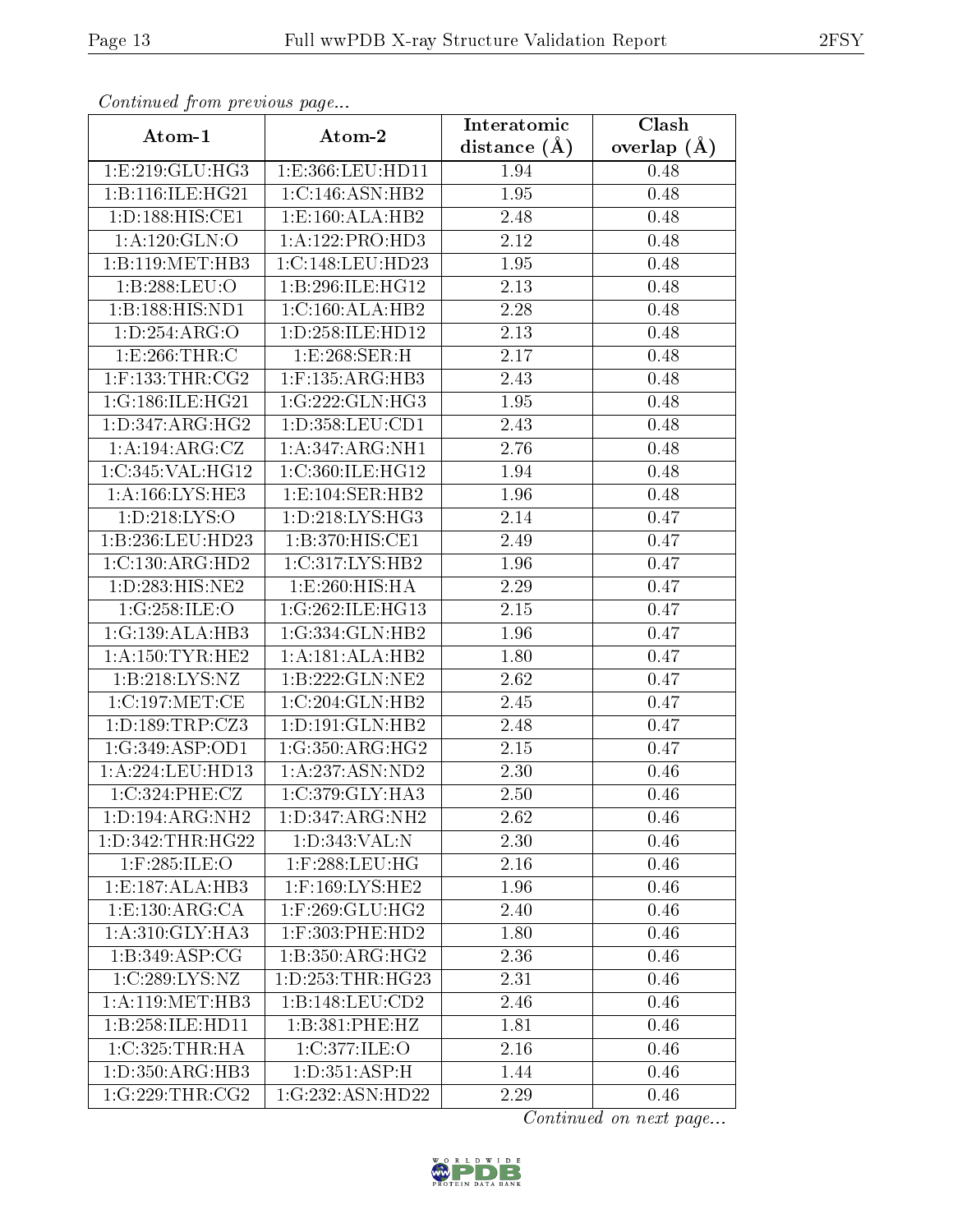| Comunaca jiom previous page |                        | Interatomic    | Clash           |
|-----------------------------|------------------------|----------------|-----------------|
| Atom-1                      | Atom-2                 | distance $(A)$ | overlap $(\AA)$ |
| 1:C:124:ILE:HD12            | 1:C:124:ILE:H          | 1.81           | 0.46            |
| 1:C:188:HIS:ND1             | 1: D: 160: ALA: HB2    | 2.31           | 0.46            |
| 1:C:226:GLY:H               | 1:C:235:GLY:HA3        | 1.81           | 0.46            |
| 1: D: 341: ALA: HA          | 1: D: 363: GLU: O      | 2.16           | 0.46            |
| 1:E:285:ILE:O               | 1:E:288:LEU:HG         | 2.16           | 0.46            |
| 1:E:188:HIS:ND1             | $1:$ F:160:ALA:HB2     | 2.31           | 0.46            |
| $1:$ F:258:ILE:O            | 1:F:262:ILE:HG13       | 2.16           | 0.46            |
| 1:B:134:ILE:HD12            | 1:B:220:GLU:HG2        | 1.98           | 0.45            |
| 1:B:275:ILE:HG22            | 1:B:277:LEU:HD11       | 1.98           | 0.45            |
| 1: A:300: PRO:HG2           | 1:B:296:ILE:HG21       | 1.97           | 0.45            |
| 1:A:219:GLU:HG3             | 1:A:366:LEU:HD11       | 1.98           | 0.45            |
| 1:F:155:VAL:H               | $1:$ F:175:THR:HB      | 1.81           | 0.45            |
| 1: D: 295: TYR: CE1         | 1:D:300:PRO:HG3        | 2.51           | 0.45            |
| 1:E:234:GLU:HG2             | 1:E:239:VAL:CG2        | 2.46           | 0.45            |
| 1:C:254:ARG:O               | 1:C:258:ILE:HD13       | 2.17           | 0.45            |
| $1:$ F:139:ALA:O            | 1:F:334:GLN:HG3        | 2.16           | 0.45            |
| 1:G:155:VAL:H               | 1:G:175:THR:HB         | 1.81           | 0.45            |
| 1:C:104:SER:HB3             | 1: E: 166: LYS: NZ     | 2.32           | 0.45            |
| 1:D:258:ILE:O               | 1:D:262:ILE:HG13       | 2.16           | 0.45            |
| 1:B:134:ILE:HD12            | 1: B: 220: GLU: CG     | 2.47           | 0.45            |
| 1: A: 154: GLU: H           | 1: A:176:PHE:HA        | 1.82           | 0.45            |
| 1:B:285:ILE:O               | 1:B:288:LEU:HG         | 2.17           | 0.45            |
| 1:C:188:HIS:HB3             | 1: D: 160: ALA: HA     | 1.98           | 0.45            |
| 1: D: 229: THR: HG23        | 1: D: 230: GLY:N       | 2.32           | 0.44            |
| 1:A:260:HIS:HA              | 1:F:283:HIS:NE2        | 2.31           | 0.44            |
| 1:B:194:ARG:HD2             | 1:B:347:ARG:NH1        | 2.32           | 0.44            |
| 1: A:290: ASP:OD2           | 1:A:294:ARG:HB2        | 2.17           | 0.44            |
| 1:A:258:1LE:HG21            | 1: A:275: ILE: HD13    | 1.98           | 0.44            |
| 1:B:138:LEU:HD23            | 1:B:329:PHE:HB3        | 1.99           | 0.44            |
| 1:D:207:ILE:O               | 1:D:211:LEU:HD23       | 2.17           | 0.44            |
| 1:F:193:SER:OG              | $1:$ F:195: $GLN$ :HG2 | 2.18           | 0.44            |
| 1:G:350:ARG:HG2             | 1:G:350:ARG:H          | 1.47           | 0.44            |
| 1: E:264: GLN: HE21         | 1:E:377:ILE:HG12       | 1.83           | 0.44            |
| 1:B:120:GLN:O               | 1:B:122:PRO:HD3        | 2.17           | 0.43            |
| 1:G:138:LEU:HD22            | 1:G:333:SER:O          | 2.18           | 0.43            |
| 1:C:189:TRP:CZ3             | 1:C:191:GLN:HB2        | 2.51           | 0.43            |
| $1:$ F:311:LEU:HA           | $1:$ F:312:PRO:HD3     | 1.90           | 0.43            |
| 1:G:352:ASN:O               | 1:G:356:ASN:N          | 2.51           | 0.43            |
| 1:E:208:ASN:O               | 1: E: 212: MET: HG2    | 2.18           | 0.43            |
| 1:G:279:PRO:HD3             | 1:G:316:THR:O          | 2.19           | 0.43            |
| 1:A:347:ARG:HB3             | 1: A:358:LEU:CD1       | 2.46           | 0.43            |

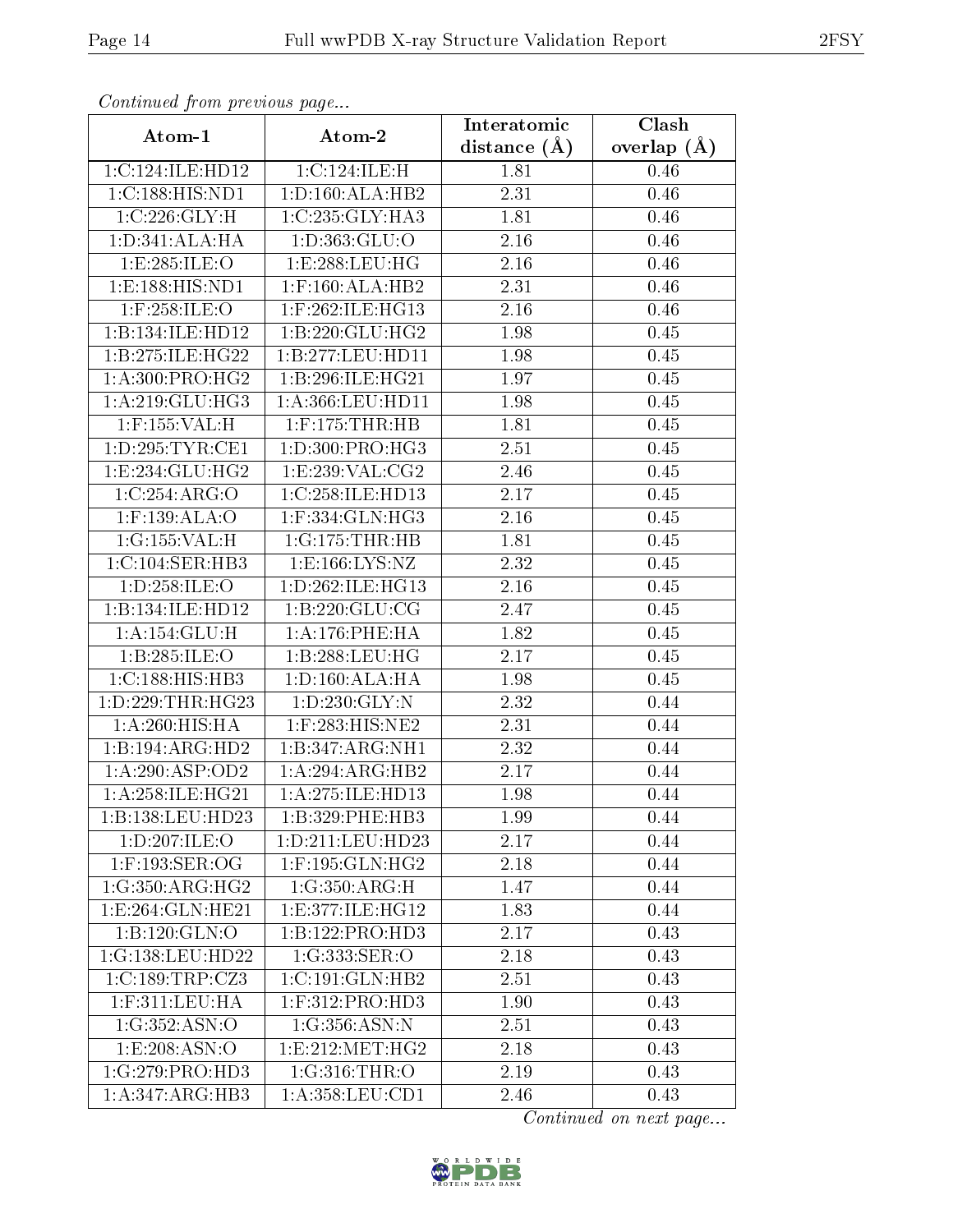| Commuca from previous page |                     | Interatomic       | Clash           |  |
|----------------------------|---------------------|-------------------|-----------------|--|
| Atom-1                     | Atom-2              | distance $(A)$    | overlap $(\AA)$ |  |
| 1: C:311: LEU: HA          | 1:C:312:PRO:HD3     | 1.90              | 0.43            |  |
| 1:G:203:LEU:O              | 1:G:207:ILE:HG13    | 2.17              | 0.43            |  |
| 1:G:282:TRP:CE3            | 1:G:313:VAL:HG11    | 2.53              | 0.43            |  |
| 1:A:152:ARG:CZ             | 1: A:179: GLN: HG3  | 2.48              | 0.43            |  |
| 1: A:270:PHE:HA            | $1: A:270:$ PHE:HD2 | 1.68              | 0.43            |  |
| $1:$ F:349:ASP:O           | $1:$ F:352:ASN:HB2  | 2.18              | 0.43            |  |
| 1:D:254:ARG:HH21           | 1: D: 381: PHE: HB3 | 1.83              | 0.43            |  |
| 1:D:339:MET:HE3            | 1:D:363:GLU:HG3     | 2.01              | 0.43            |  |
| 1:A:171:GLU:HB2            | $1:$ F:189:TRP:CZ2  | 2.53              | 0.43            |  |
| 1:C:239:VAL:HG12           | 1:C:373:PRO:HB3     | 2.01              | 0.43            |  |
| 1:B:125:ILE:HB             | 1:C:152:ARG:HB2     | 2.00              | 0.43            |  |
| 1:B:234:GLU:HG2            | 1:B:239:VAL:CG2     | 2.48              | 0.43            |  |
| 1:C:264:GLN:HB3            | 1:C:377:ILE:CD1     | 2.49              | 0.43            |  |
| 1: A: 339: MET: HE3        | 1: A: 363: GLU: HG3 | 2.01              | 0.43            |  |
| 1:B:258:ILE:HD11           | 1:B:381:PHE:CZ      | 2.54              | 0.43            |  |
| 1: D: 264: GLN: HB3        | 1: D: 377: ILE: CD1 | 2.48              | 0.43            |  |
| 1:A:292:GLU:HG3            | 1:B:292:GLU:HG2     | 2.00              | 0.42            |  |
| 1:B:125:ILE:HB             | 1:C:152:ARG:CB      | 2.48              | 0.42            |  |
| 1:C:193:SER:HB3            | 1:C:196:VAL:HG23    | 2.01              | 0.42            |  |
| $1:$ F:131:ARG:HH21        | $1:$ F:316:THR:HA   | 1.84              | 0.42            |  |
| 1:E:258:ILE:HD12           | 1:E:308:MET:HE1     | 2.01              | 0.42            |  |
| 1:B:254:ARG:O              | 1:B:258:ILE:HD13    | 2.19              | 0.42            |  |
| 1:B:277:LEU:HD12           | 1:B:277:LEU:N       | 2.34              | 0.42            |  |
| 1: D: 295: TYR: HE1        | 1: D: 300: PRO:HG3  | 1.84              | 0.42            |  |
| 1:C:258:ILE:O              | 1:C:262:ILE:HG13    | 2.19              | 0.42            |  |
| 1:G:152:ARG:NE             | 1:G:179:GLN:HG3     | $\overline{2}.35$ | 0.42            |  |
| $1:G:308:MET:HG2$          | 1:G:309:TRP:CD1     | 2.55              | 0.42            |  |
| 1:A:159:ASN:H              | 1:A:172:SER:HB3     | 1.84              | 0.42            |  |
| 1:A:199:ASP:O              | 1:A:201:PRO:HD3     | 2.19              | 0.42            |  |
| 1: D: 325: THR: HA         | 1: D: 377: ILE: O   | 2.18              | 0.42            |  |
| 1:E:117:GLN:HA             | 1: E: 118: PRO: HD3 | 1.91              | 0.42            |  |
| 1:G:311:LEU:HA             | 1:G:312:PRO:HD3     | 1.88              | 0.42            |  |
| 1: A: 130: ARG: HA         | 1: B:269: GLU:CG    | 2.42              | 0.42            |  |
| 1:A:300:PRO:HG2            | 1:B:296:ILE:CG2     | 2.49              | 0.42            |  |
| 1: D:308: MET:HG2          | 1: D: 309: TRP: CD1 | 2.54              | 0.42            |  |
| $1:$ F:254:ARG:HB3         | $1:$ F:381:PHE:HE2  | 1.84              | 0.42            |  |
| 1:A:342:THR:HG22           | 1:A:343:VAL:N       | 2.34              | 0.42            |  |
| $1:$ F:187:ALA:HB2         | 1:F:363:GLU:HA      | 2.01              | 0.42            |  |
| 1: E: 150: TYR: CE1        | 1: E: 179: GLN: HB2 | 2.55              | 0.42            |  |
| 1:F:324:PHE:HB3            | $1:$ F:381:PHE:HE1  | 1.84              | 0.42            |  |
| 1:E:311:EU:HA              | 1: E: 312: PRO: HD3 | 1.92              | 0.42            |  |

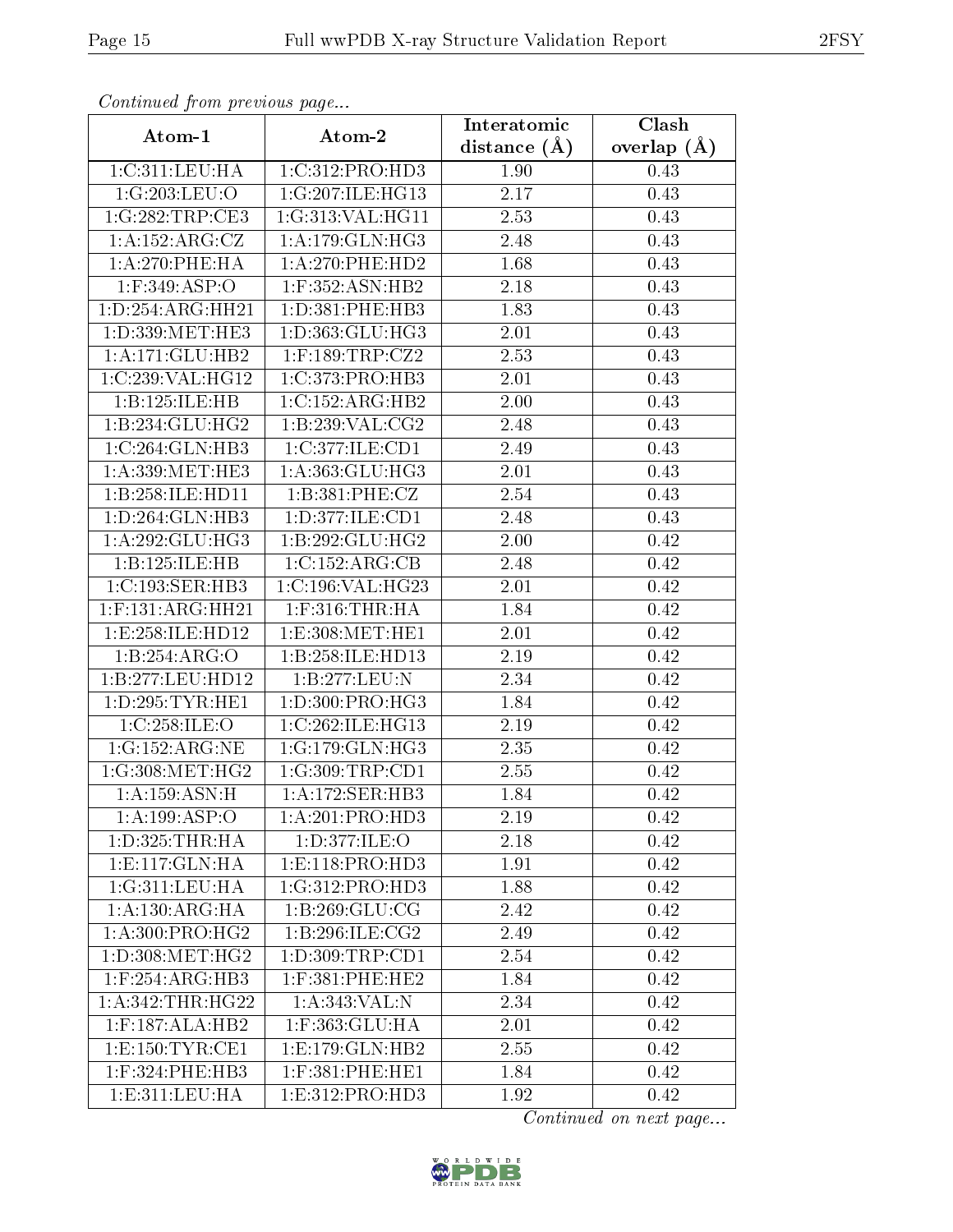| Communa from previous page     |                      | Interatomic       | Clash         |  |
|--------------------------------|----------------------|-------------------|---------------|--|
| Atom-1                         | Atom-2               | distance $(A)$    | overlap $(A)$ |  |
| 1:E:116:ILE:HD12               | $1:$ F:146:ASN:HB2   | 2.00              | 0.42          |  |
| $1:$ F:350:ARG:HG3             | 1:F:351:ASP:N        | 2.34              | 0.42          |  |
| 1:A:281:ASP:O                  | 1: A:285: ILE: HG13  | 2.20              | 0.42          |  |
| $1:$ F:219:GLU:HG3             | 1:F:366:LEU:HD11     | 2.01              | 0.42          |  |
| 1:G:342:THR:HG22               | 1:G:343:VAL:N        | 2.35              | 0.41          |  |
| $1:$ F:147:ALA:HA              | $1:$ F:183:VAL:HG23  | 2.02              | 0.41          |  |
| 1:F:223:LEU:O                  | $1:$ F:236:LEU:HG    | $\overline{2.20}$ | 0.41          |  |
| 1: A: 153: GLU: CA             | 1:A:176:PHE:HB3      | 2.46              | 0.41          |  |
| 1:A:182:ASN:HB2                | 1: A:184:LYS:HE2     | 2.02              | 0.41          |  |
| 1: E: 121: ILE: HA             | 1: E: 122: PRO: HD3  | 1.92              | 0.41          |  |
| 1:D:188:HIS:ND1                | 1:E:160:ALA:HB2      | 2.36              | 0.41          |  |
| 1:G:259:ALA:HA                 | 1:G:262:ILE:HD12     | 2.02              | 0.41          |  |
| 1: A:119: MET:HB3              | 1:B:148:LEU:HD23     | 2.00              | 0.41          |  |
| 1: A:295:TYR:HB2               | 1: A:299: GLY:HA2    | 2.03              | 0.41          |  |
| 1:C:197:MET:HG3                | 1:C:358:LEU:HD23     | 2.02              | 0.41          |  |
| 1:E:134:ILE:HB                 | 1: E: 220: GLU: HG3  | 2.02              | 0.41          |  |
| 1:E:234:GLU:HG2                | 1: E:239: VAL:HG22   | 2.01              | 0.41          |  |
| $1:$ F:130:ARG: $\overline{C}$ | $1:$ F:132:LEU:N     | 2.73              | 0.41          |  |
| 1:G:203:LEU:HD21               | 1:G:207:ILE:HD11     | 2.02              | 0.41          |  |
| 1:G:224:LEU:HD21               | 1:G:319:GLN:OE1      | 2.19              | 0.41          |  |
| 1:B:264:GLN:HB3                | 1:B:377:ILE:CD1      | 2.51              | 0.41          |  |
| 1:A:162:VAL:HG11               | $1:$ F:231:ASP:O     | 2.20              | 0.41          |  |
| 1:A:354:VAL:O                  | 1:A:354:VAL:HG12     | 2.21              | 0.41          |  |
| 1:D:219:GLU:HG3                | 1:D:366:LEU:HD11     | 2.03              | 0.41          |  |
| 1:G:294:ARG:HD3                | 1:G:295:TYR:H        | 1.85              | 0.41          |  |
| 1:G:351:ASP:O                  | 1:G:353:PHE:N        | 2.54              | 0.41          |  |
| 1:G:358:LEU:HD23               | 1:G:359:THR:N        | 2.36              | 0.41          |  |
| 1:B:234:GLU:HG2                | 1:B:239:VAL:HG23     | 2.03              | 0.41          |  |
| 1:E:357:MET:HG3                | 1:E:358:LEU:H        | 1.85              | 0.41          |  |
| 1:F:257:ILE:O                  | 1:F:260:HIS:HB2      | 2.21              | 0.41          |  |
| 1:G:139:ALA:O                  | 1:G:334:GLN:HB2      | 2.20              | 0.41          |  |
| 1: A:203:LEU:O                 | 1:A:207:ILE:HG13     | 2.20              | 0.41          |  |
| 1: A:258: ILE:N                | 1: A:258: ILE: HD12  | 2.36              | 0.41          |  |
| 1:B:311:LEU:HA                 | 1:B:312:PRO:HD3      | 1.88              | 0.41          |  |
| 1:B:350:ARG:HB2                | 1:B:351:ASP:H        | 1.48              | 0.41          |  |
| 1:D:226:GLY:N                  | 1:D:235:GLY:HA3      | 2.35              | 0.41          |  |
| 1: A:308:MET:HG2               | 1: A:309:TRP:CD1     | 2.55              | 0.41          |  |
| 1:G:343:VAL:HG22               | 1:G:362:CYS:SG       | 2.61              | 0.41          |  |
| 1: A:176: PHE:N                | 1: A:176: PHE:CD1    | 2.89              | 0.40          |  |
| 1:C:231:ASP:O                  | 1:D:162:VAL:HG11     | 2.21              | 0.40          |  |
| 1:E:207:ILE:O                  | 1: E: 211: LEU: HD13 | 2.21              | 0.40          |  |

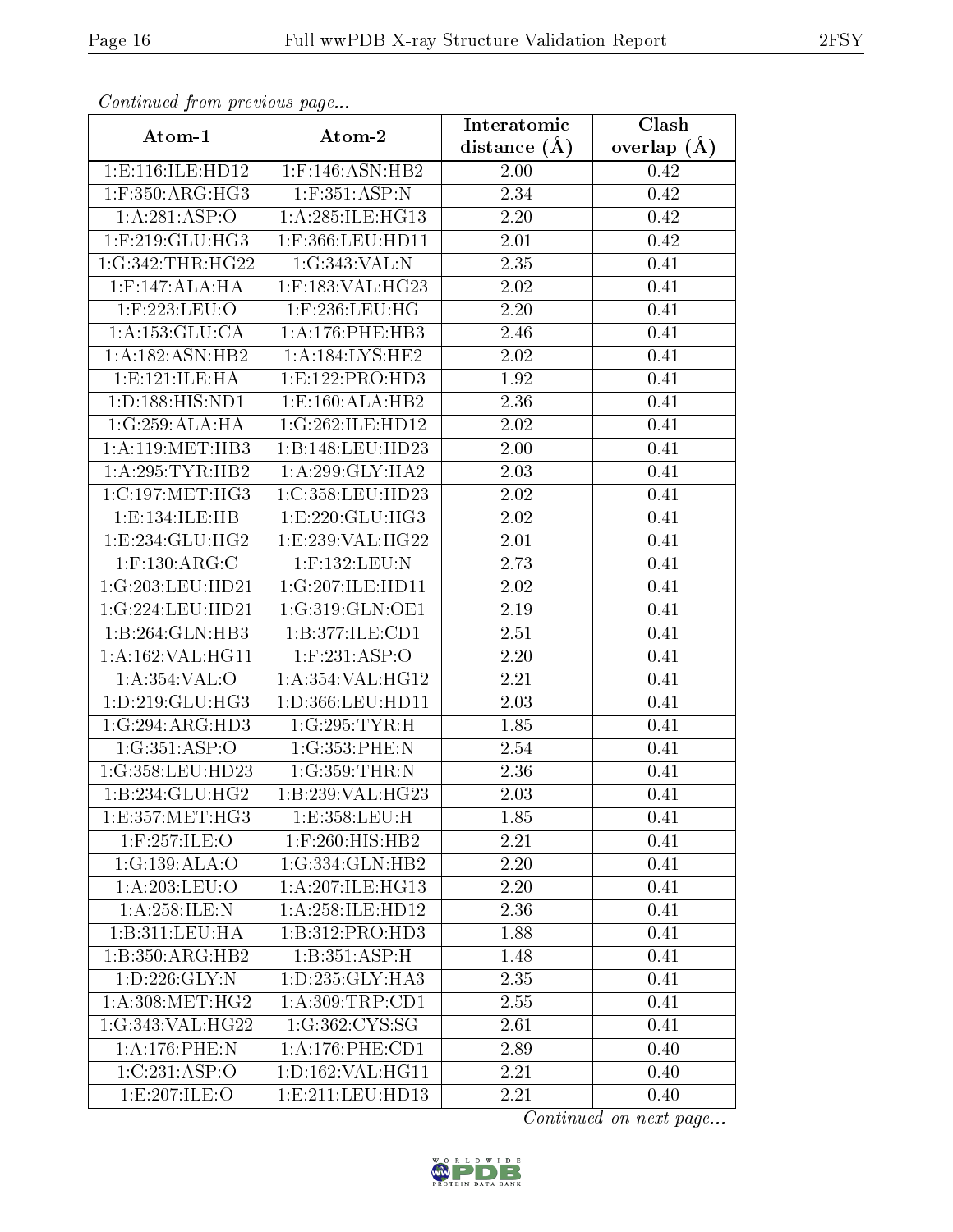|                     |                      | Interatomic    | Clash         |
|---------------------|----------------------|----------------|---------------|
| Atom-1              | Atom-2               | distance $(A)$ | overlap $(A)$ |
| 1:E:329:PHE:C       | 1:E:331:MET:H        | 2.24           | 0.40          |
| $1:$ F:210:ARG:HD2  | $1:$ F:210:ARG:HA    | 1.97           | 0.40          |
| 1:G:193:SER:HB2     | 1:G:195:GLN:HE22     | 1.86           | 0.40          |
| 1:B:202:MET:HG2     | 1:B:203:LEU:N        | 2.37           | 0.40          |
| 1:B:266:THR:C       | 1:B:268:SER:H        | 2.23           | 0.40          |
| 1:B:130:ARG:HA      | 1:C:269:GLU:CG       | 2.51           | 0.40          |
| 1: D: 119: MET: HB3 | 1: E: 148: LEU: HD23 | 2.02           | 0.40          |
| 1:G:135:ARG:HH11    | 1:G:135:ARG:HG3      | 1.86           | 0.40          |
| 1: A:257: ILE: O    | 1:A:260:HIS:HB2      | 2.22           | 0.40          |
| 1: A:351: ASP:OD1   | 1: A:355:LYS:HE2     | 2.22           | 0.40          |
| 1:C:138:LEU:HD22    | 1:C:333:SER:HB2      | 2.04           | 0.40          |
| 1:C:283:HIS:NE2     | 1: D:260: HIS: HA    | 2.35           | 0.40          |
| 1: E: 289: LYS: HA  | 1:E:294:ARG:O        | 2.21           | 0.40          |
| 1:E:194:ARG:HH22    | 1:E:347:ARG:CZ       | 2.35           | 0.40          |
| $1:$ F:276:VAL:HB   | $1:$ F:325:THR:HB    | 2.03           | 0.40          |
| 1:G:193:SER:HB2     | 1:G:195:GLN:HE21     | 1.86           | 0.40          |
| 1:B:258:ILE:O       | 1: B:262: ILE: HG13  | 2.21           | 0.40          |
| 1:B:371:TYR:O       | 1:B:373:PRO:HD3      | 2.22           | 0.40          |
| 1:C:236:LEU:HD23    | 1: C:370:HIS:CE1     | 2.54           | 0.40          |
| 1: E: 258: ILE: O   | 1: E: 262: ILE: HG13 | 2.22           | 0.40          |

There are no symmetry-related clashes.

### 5.3 Torsion angles (i)

#### 5.3.1 Protein backbone (i)

In the following table, the Percentiles column shows the percent Ramachandran outliers of the chain as a percentile score with respect to all X-ray entries followed by that with respect to entries of similar resolution.

The Analysed column shows the number of residues for which the backbone conformation was analysed, and the total number of residues.

| Mol | Chain   | Analysed        | Favoured     | Allowed    | Outliers |     | Percentiles |
|-----|---------|-----------------|--------------|------------|----------|-----|-------------|
|     |         | 278/282 (99%)   | 249 $(90\%)$ | $27(10\%)$ | $2(1\%)$ | 22  | 60          |
|     | B.      | 278/282 (99%)   | $252(91\%)$  | $22(8\%)$  | $4(1\%)$ | 11  | 46          |
|     | $\rm C$ | $278/282(99\%)$ | 258(93%)     | 20(7%)     |          |     | 100 100     |
|     | D       | 278/282 (99%)   | 256 $(92\%)$ | $22(8\%)$  |          | 100 | $100 \mid$  |

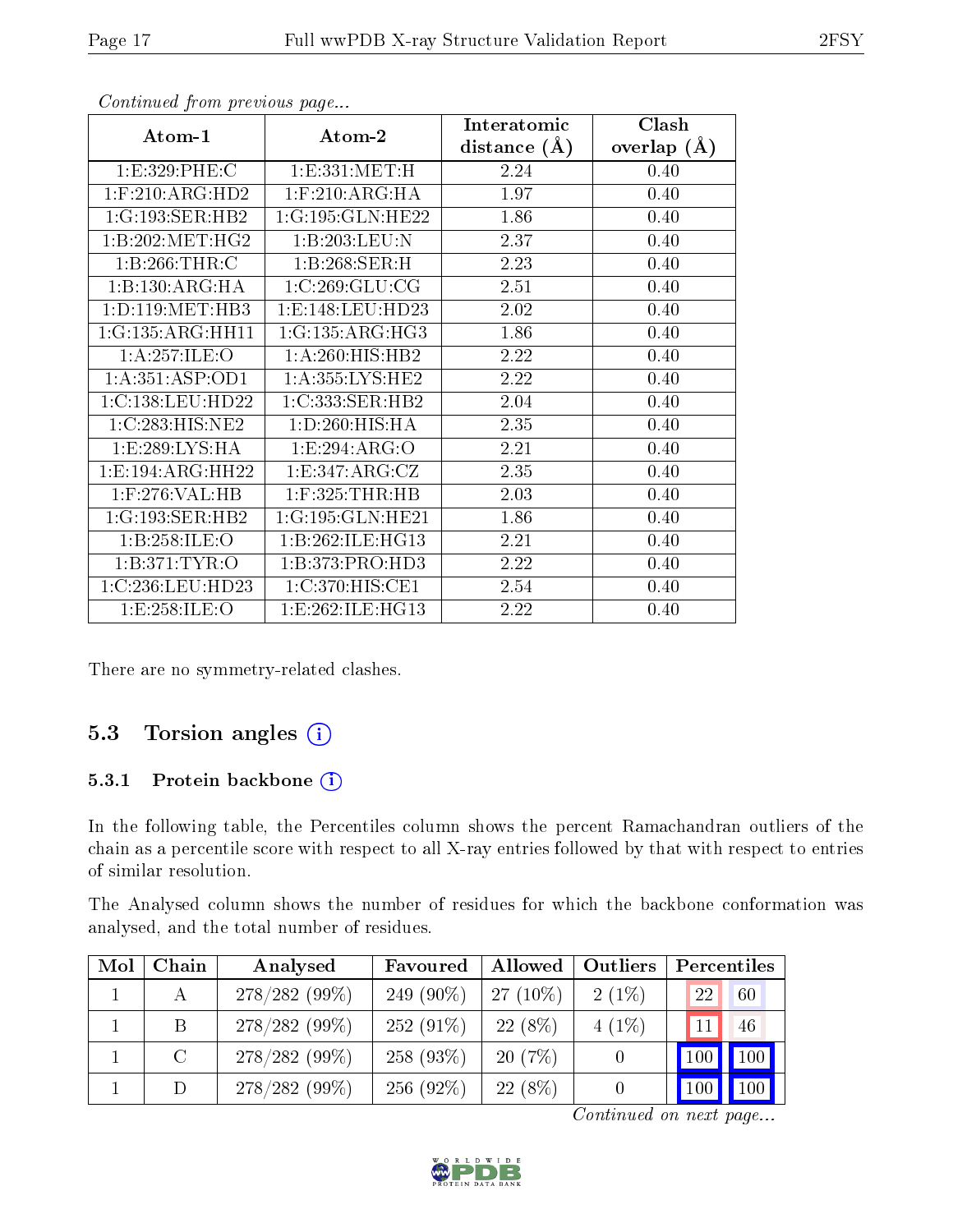| Mol | Chain        | Analysed          | Favoured     | Allowed     | Outliers  |                | Percentiles |
|-----|--------------|-------------------|--------------|-------------|-----------|----------------|-------------|
|     | $\mathbf{E}$ | $278/282(99\%)$   | 246 $(88%)$  | 29 $(10\%)$ | $3(1\%)$  | 14             | -51         |
|     | F            | $254/282(90\%)$   | 229 $(90\%)$ | $21(8\%)$   | $4(2\%)$  | $19^+$         | 44          |
|     | G            | 239/282(85%)      | 209 $(87%)$  | $26(11\%)$  | $4(2\%)$  | $\overline{9}$ | 43          |
| All | All          | $1883/1974$ (95%) | 1699 (90%)   | 167(9%)     | $17(1\%)$ | 17             | 54          |

Continued from previous page...

All (17) Ramachandran outliers are listed below:

| Mol            | Chain                     | $\operatorname{Res}% \left( \mathcal{N}\right) \equiv\operatorname{Res}(\mathcal{N}_{0},\mathcal{N}_{0})$ | Type        |
|----------------|---------------------------|-----------------------------------------------------------------------------------------------------------|-------------|
| 1              | E                         | 300                                                                                                       | PRO         |
| $\mathbf{1}$   | $\overline{\mathrm{F}}$   | 352                                                                                                       | <b>ASN</b>  |
| $\mathbf{1}$   | $\overline{\mathrm{G}}$   | 352                                                                                                       | <b>ASN</b>  |
| $\mathbf{1}$   | $\overline{E}$            | 330                                                                                                       | ASP         |
| $\mathbf 1$    | $\overline{G}$            | 224                                                                                                       | LEU         |
| $\mathbf{1}$   | $\overline{\rm A}$        | 201                                                                                                       | PRO         |
| $\mathbf{1}$   | B                         | 127                                                                                                       | PRO         |
| $\mathbf{1}$   | $\boldsymbol{\mathrm{B}}$ | 230                                                                                                       | GLY         |
| $\mathbf{1}$   | $\mathbf F$               | 131                                                                                                       | ${\rm ARG}$ |
| $\mathbf{1}$   | $\overline{\mathrm{G}}$   | 349                                                                                                       | ASP         |
| $\mathbf{1}$   | $\overline{B}$            | 352                                                                                                       | <b>ASN</b>  |
| $\mathbf{1}$   | $\overline{E}$            | 144                                                                                                       | SER         |
| $\mathbf{1}$   | $\overline{\mathrm{F}}$   | 240                                                                                                       | ALA         |
| $\mathbf{1}$   | $\overline{\mathrm{F}}$   | 300                                                                                                       | PRO         |
| $\mathbf{1}$   | $\overline{\mathrm{G}}$   | 230                                                                                                       | $\rm GLY$   |
| 1              | A                         | 315                                                                                                       | PRO         |
| $\overline{1}$ | B                         | 300                                                                                                       | PRO         |

#### 5.3.2 Protein sidechains (i)

In the following table, the Percentiles column shows the percent sidechain outliers of the chain as a percentile score with respect to all X-ray entries followed by that with respect to entries of similar resolution.

The Analysed column shows the number of residues for which the sidechain conformation was analysed, and the total number of residues.

| Mol | Chain         | Analysed         | Rotameric    | Outliers  | Percentiles |
|-----|---------------|------------------|--------------|-----------|-------------|
|     |               | $230/231(100\%)$ | $214(93\%)$  | 16 $(7%)$ | 46<br>15    |
|     |               | $230/231(100\%)$ | 221 $(96\%)$ | $9(4\%)$  | 32<br>60    |
|     | $\mathcal{C}$ | $230/231(100\%)$ | 226 $(98\%)$ | $4(2\%)$  | 78<br>60    |

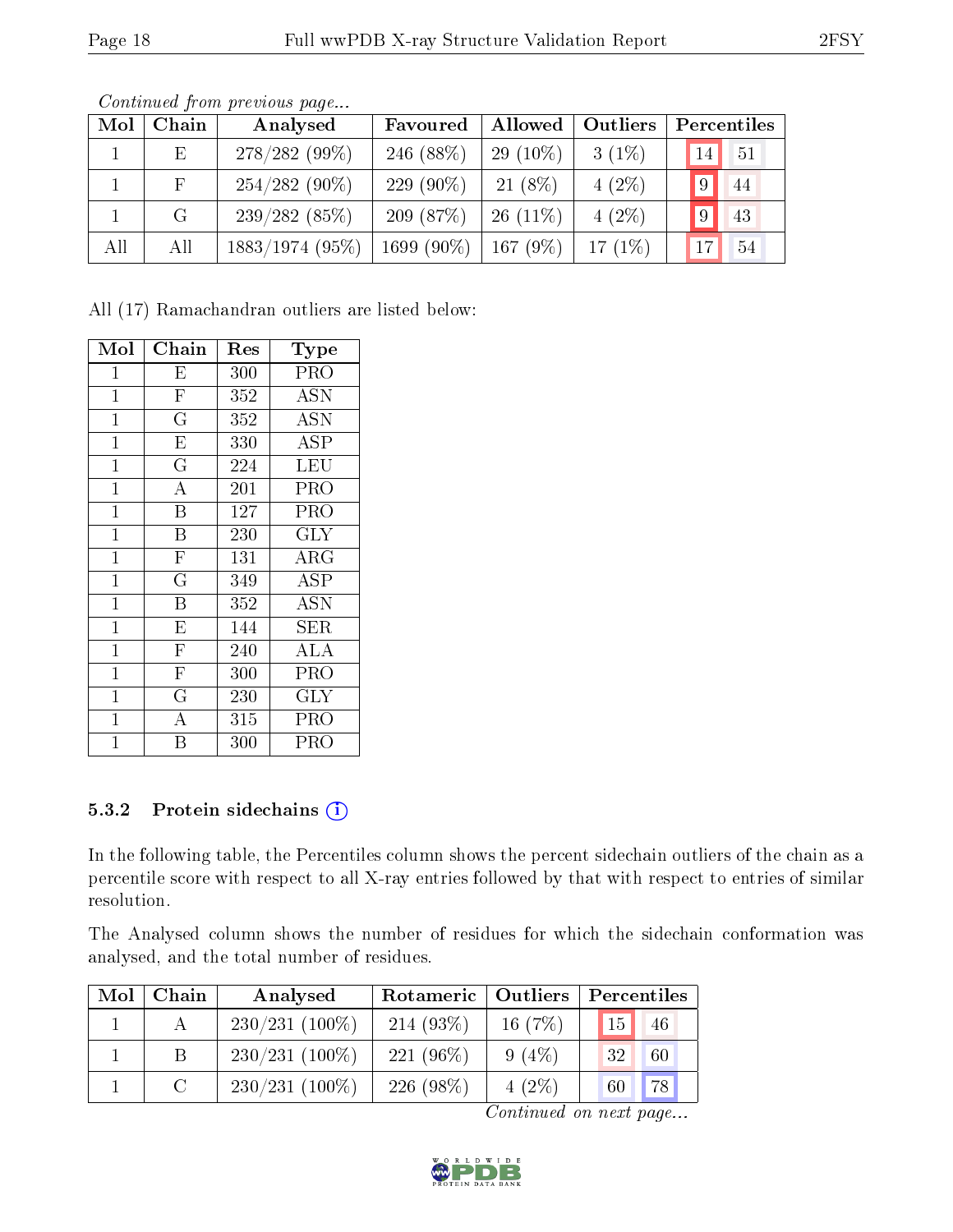| Mol          | Chain       | Analysed         | Rotameric  | Outliers   | Percentiles |    |
|--------------|-------------|------------------|------------|------------|-------------|----|
| $\mathbf{1}$ | D           | $230/231$ (100%) | 223 (97%)  | 7(3%)      | 41          | 66 |
|              | Ε           | $230/231$ (100%) | 223 (97%)  | 7(3%)      | 41          | 66 |
|              | $\mathbf F$ | $211/231(91\%)$  | 205 (97%)  | 6(3%)      | 43          | 68 |
|              | G           | 201/231(87%)     | 190 (94%)  | 11 $(6\%)$ | 21          | 53 |
| All          | All         | 1562/1617(97%)   | 1502 (96%) | 60 $(4\%)$ | 33          | 61 |

Continued from previous page...

All (60) residues with a non-rotameric sidechain are listed below:

| Mol            | $\overline{\text{Chain}}$           | Res              | $\overline{\text{Type}}$  |
|----------------|-------------------------------------|------------------|---------------------------|
| $\overline{1}$ | $\overline{\rm A}$                  | 108              | <b>ASP</b>                |
| $\overline{1}$ | $\overline{A}$                      | $\overline{115}$ | LEU                       |
| $\mathbf{1}$   | $\overline{A}$                      | 117              | $\overline{\text{GLN}}$   |
| $\overline{1}$ | $\overline{A}$                      | 148              | $\overline{\text{LEU}}$   |
| $\overline{1}$ | $\overline{A}$                      | 149              | $\overline{\text{GLU}}$   |
| $\overline{1}$ | $\overline{A}$                      | 156              | PHE                       |
| $\overline{1}$ | $\overline{A}$                      | 169              | $\overline{\text{LYS}}$   |
| $\overline{1}$ | $\overline{A}$                      | $\overline{176}$ | $\overline{\mathrm{PHE}}$ |
| $\overline{1}$ | $\overline{A}$                      | 179              | $\overline{\text{GLN}}$   |
| $\overline{1}$ | $\frac{\overline{A}}{\overline{A}}$ | 188              | <b>HIS</b>                |
| $\overline{1}$ |                                     | $\overline{195}$ | $\overline{\text{GLN}}$   |
| $\overline{1}$ | $\overline{A}$                      | $\overline{202}$ | MET                       |
| $\overline{1}$ | $\frac{\overline{A}}{\overline{A}}$ | 270              | $\overline{\text{PHE}}$   |
| $\overline{1}$ |                                     | $\overline{301}$ | $\overline{\text{GLN}}$   |
| $\mathbf{1}$   | $\overline{A}$                      | $\overline{303}$ | $\overline{\mathrm{PHE}}$ |
| $\overline{1}$ | $\overline{A}$                      | $\overline{316}$ | <b>THR</b>                |
| $\overline{1}$ | $\overline{\mathrm{B}}$             | 146              | $\overline{\text{ASN}}$   |
| $\overline{1}$ | $\overline{\mathrm{B}}$             | 188              | $\overline{HIS}$          |
| $\overline{1}$ | $\overline{\mathrm{B}}$             | 195              | $\overline{\text{GLN}}$   |
| $\overline{1}$ | $\overline{\text{B}}$               | 202              | MET                       |
| $\overline{1}$ | $\overline{\mathrm{B}}$             | $\overline{224}$ | $\overline{\text{LEU}}$   |
| $\overline{1}$ | $\overline{\mathrm{B}}$             | $\overline{227}$ | <b>ASP</b>                |
| $\overline{1}$ | $\overline{\mathrm{B}}$             | $\overline{277}$ | LEU                       |
| $\overline{1}$ | $\overline{\mathbf{B}}$             | $\overline{303}$ | $\overline{\rm PHE}$      |
| $\overline{1}$ | $\overline{\mathbf{B}}$             | 344              | $\overline{\text{GLU}}$   |
| $\overline{1}$ | $\overline{\rm C}$                  | 188              | $\overline{\mathrm{HIS}}$ |
| $\mathbf{1}$   | $\frac{\overline{C}}{\overline{C}}$ | 202              | $\overline{\text{MET}}$   |
| $\mathbf{1}$   |                                     | $\overline{224}$ | LEU                       |
| $\overline{1}$ |                                     | 303              | PHE                       |
| $\mathbf{1}$   | $\overline{\rm D}$                  | 146              | <b>ASN</b>                |
| $\overline{1}$ | $\overline{\rm D}$                  | $\overline{152}$ | $\overline{\rm ARG}$      |
| $\mathbf 1$    | $\overline{\rm D}$                  | $\overline{188}$ | $\bar{\rm HIS}$           |

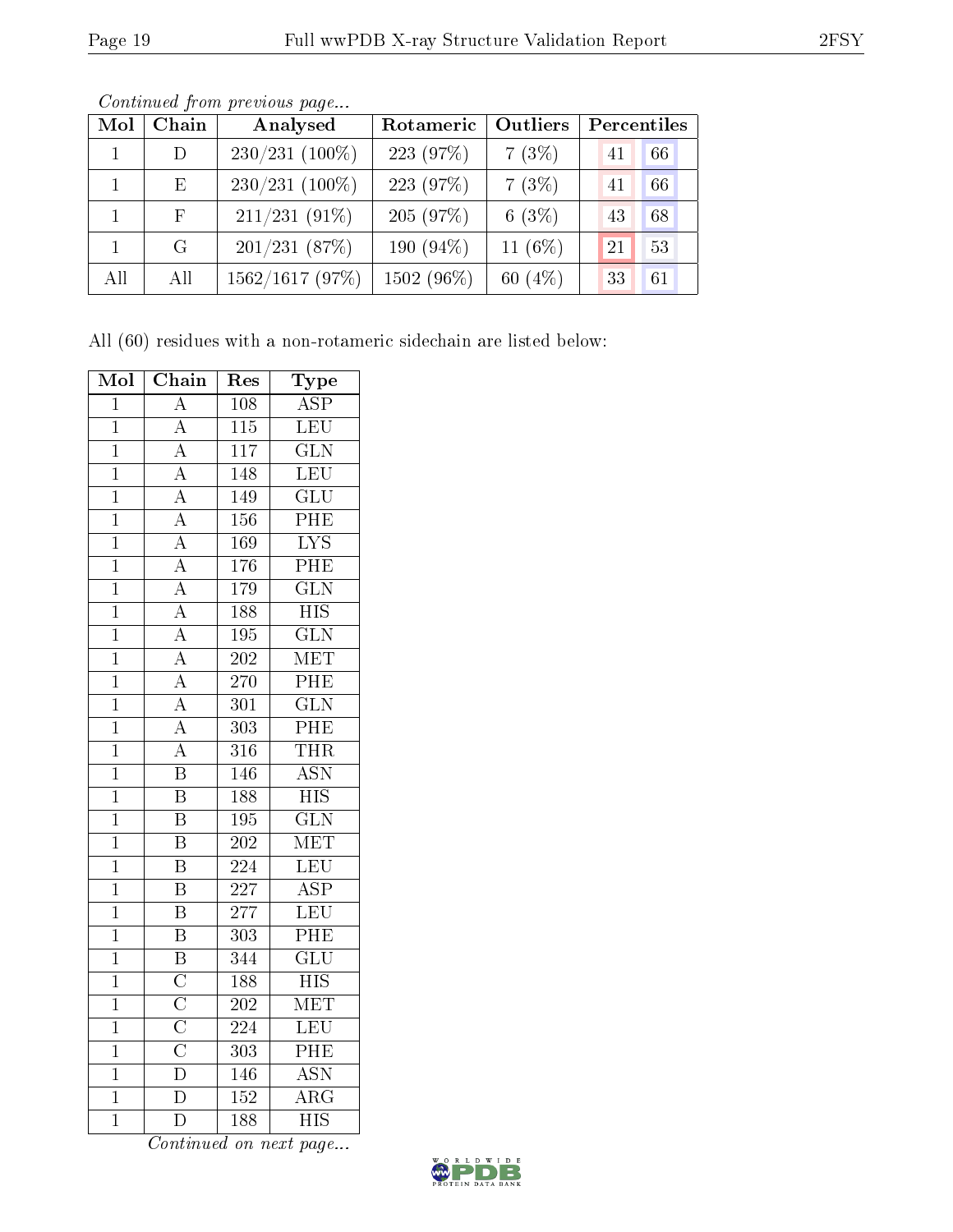| Mol            | Chain                   | Res | Type                    |
|----------------|-------------------------|-----|-------------------------|
| $\overline{1}$ | $\overline{D}$          | 194 | $\rm{ARG}$              |
| $\overline{1}$ | $\overline{D}$          | 202 | MET                     |
| $\overline{1}$ | $\overline{\rm D}$      | 292 | $\overline{\text{GLU}}$ |
| $\overline{1}$ | $\overline{\rm D}$      | 303 | PHE                     |
| $\mathbf 1$    | $\overline{E}$          | 142 | $\overline{\rm{ARG}}$   |
| $\overline{1}$ | $\overline{\mathrm{E}}$ | 152 | $\rm{ARG}$              |
| $\mathbf 1$    | $\overline{\mathrm{E}}$ | 188 | <b>HIS</b>              |
| $\mathbf 1$    | $\overline{\mathrm{E}}$ | 195 | $\overline{\text{GLN}}$ |
| $\overline{1}$ | $\overline{\mathrm{E}}$ | 280 | $\overline{\rm{ARG}}$   |
| $\mathbf{1}$   | $\overline{\mathrm{E}}$ | 300 | $\overline{\text{PRO}}$ |
| $\mathbf{1}$   | $\overline{\mathrm{E}}$ | 303 | PHE                     |
| $\mathbf 1$    | $\overline{\mathrm{F}}$ | 133 | <b>THR</b>              |
| $\mathbf{1}$   | $\overline{\mathrm{F}}$ | 135 | $\rm{ARG}$              |
| $\overline{1}$ | $\overline{\mathrm{F}}$ | 156 | PHE                     |
| $\mathbf{1}$   | $\overline{\mathrm{F}}$ | 188 | $\overline{HIS}$        |
| $\overline{1}$ | $\overline{\mathrm{F}}$ | 227 | <b>ASP</b>              |
| $\mathbf{1}$   | $\overline{\mathrm{F}}$ | 292 | $\overline{{\rm GLU}}$  |
| $\mathbf{1}$   | $\overline{\mathrm{G}}$ | 129 | LEU                     |
| $\overline{1}$ | $\overline{\mathrm{G}}$ | 142 | $\rm{ARG}$              |
| $\mathbf{1}$   | $\overline{\mathrm{G}}$ | 173 | $\overline{ASP}$        |
| $\overline{1}$ | $\overline{\mathrm{G}}$ | 195 | $\overline{\text{GLN}}$ |
| $\overline{1}$ | $\overline{\mathrm{G}}$ | 256 | $\overline{\text{ASP}}$ |
| $\overline{1}$ | $\overline{\mathrm{G}}$ | 290 | <b>ASP</b>              |
| $\overline{1}$ | $\overline{\mathrm{G}}$ | 294 | $\overline{\rm{ARG}}$   |
| $\mathbf 1$    | $\overline{\mathrm{G}}$ | 301 | $\overline{\text{GLN}}$ |
| $\overline{1}$ | $\overline{\mathrm{G}}$ | 350 | ARG                     |
| $\overline{1}$ | $\overline{\mathrm{G}}$ | 370 | <b>HIS</b>              |
| $\overline{1}$ | $\overline{\rm G}$      | 383 | <b>SER</b>              |

Some sidechains can be flipped to improve hydrogen bonding and reduce clashes. All (35) such sidechains are listed below:

| Mol | Chain | Res | Type       |
|-----|-------|-----|------------|
|     | А     | 179 | <b>GLN</b> |
| 1   | A     | 204 | GLN        |
| 1   | А     | 225 | <b>ASN</b> |
| 1   | A     | 237 | <b>ASN</b> |
| 1   | A     | 301 | <b>GLN</b> |
| 1   | А     | 334 | <b>GLN</b> |
| 1   | B     | 191 | GLN        |
| 1   | В     | 222 | <b>GLN</b> |
| 1   | В     | 301 | <b>GLN</b> |
|     |       | 334 | GLN        |

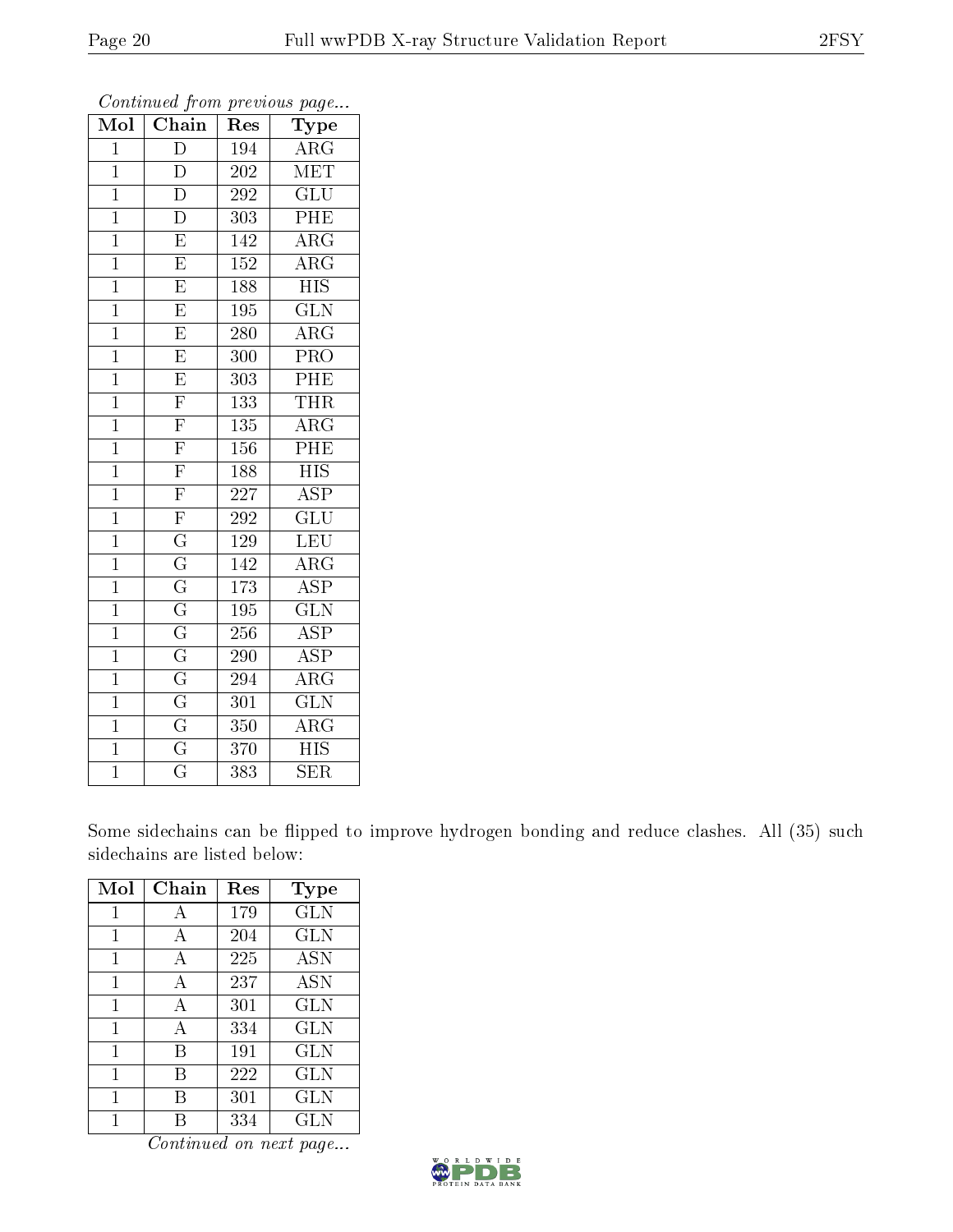| Mol            | Chain                                                                                                       | Res              | Type                      |
|----------------|-------------------------------------------------------------------------------------------------------------|------------------|---------------------------|
| $\mathbf{1}$   | $\, {\bf B}$                                                                                                | $\overline{352}$ | <b>ASN</b>                |
| $\mathbf{1}$   |                                                                                                             | 159              | <b>ASN</b>                |
| $\overline{1}$ |                                                                                                             | 191              | $\overline{\text{GLN}}$   |
| $\mathbf{1}$   | $\frac{\overline{C}}{\overline{C}}$ $\frac{\overline{C}}{\overline{C}}$ $\frac{\overline{C}}{\overline{D}}$ | 222              | $\overline{\text{GLN}}$   |
| $\overline{1}$ |                                                                                                             | 334              | $\overline{\text{GLN}}$   |
| $\mathbf{1}$   |                                                                                                             | 352              | ASN                       |
| $\mathbf{1}$   |                                                                                                             | 191              | $\overline{\text{GLN}}$   |
| $\overline{1}$ | $\overline{\rm D}$                                                                                          | 222              | GLN                       |
| $\mathbf{1}$   | $\overline{\rm D}$                                                                                          | 232              | $\overline{\text{ASN}}$   |
| $\overline{1}$ | $\overline{\rm D}$                                                                                          | 334              | $\overline{\text{GLN}}$   |
| $\mathbf{1}$   | $\overline{\rm D}$                                                                                          | 352              | <b>ASN</b>                |
| $\overline{1}$ | $\overline{\mathrm{E}}$                                                                                     | 191              | $\overline{\text{GLN}}$   |
| $\overline{1}$ | $\overline{\mathrm{E}}$                                                                                     | 208              | $\overline{\text{ASN}}$   |
| $\overline{1}$ | $\overline{\mathrm{E}}$                                                                                     | 237              | <b>ASN</b>                |
| $\overline{1}$ | $\overline{\mathrm{E}}$                                                                                     | 291              | $\overline{\text{ASN}}$   |
| $\overline{1}$ | $\overline{\mathrm{E}}$                                                                                     | 334              | $\rm G\overline{LN}$      |
| $\overline{1}$ | $\overline{\mathrm{E}}$                                                                                     | 352              | $\overline{\mathrm{ASN}}$ |
| $\mathbf{1}$   | $\overline{F}$                                                                                              | 222              | $\widetilde{{\rm GLN}}$   |
| $\mathbf{1}$   | $\overline{\mathrm{F}}$                                                                                     | 260              | <b>HIS</b>                |
| $\overline{1}$ | $\overline{\mathrm{F}}$                                                                                     | 334              | $\overline{\text{GLN}}$   |
| $\overline{1}$ | $\overline{\mathrm{G}}$                                                                                     | 195              | $\overline{\text{GLN}}$   |
| $\overline{1}$ | $\frac{\overline{G}}{\overline{G}}$                                                                         | 232              | $\overline{\mathrm{ASN}}$ |
| $\overline{1}$ |                                                                                                             | 237              | <b>ASN</b>                |
| $\overline{1}$ | $\overline{\mathrm{G}}$                                                                                     | 260              | $\overline{HIS}$          |
| $\overline{1}$ | $\overline{\mathrm{G}}$                                                                                     | 319              | $\overline{\text{GLN}}$   |

#### 5.3.3 RNA (i)

There are no RNA molecules in this entry.

### 5.4 Non-standard residues in protein, DNA, RNA chains (i)

There are no non-standard protein/DNA/RNA residues in this entry.

### 5.5 Carbohydrates  $(i)$

There are no carbohydrates in this entry.

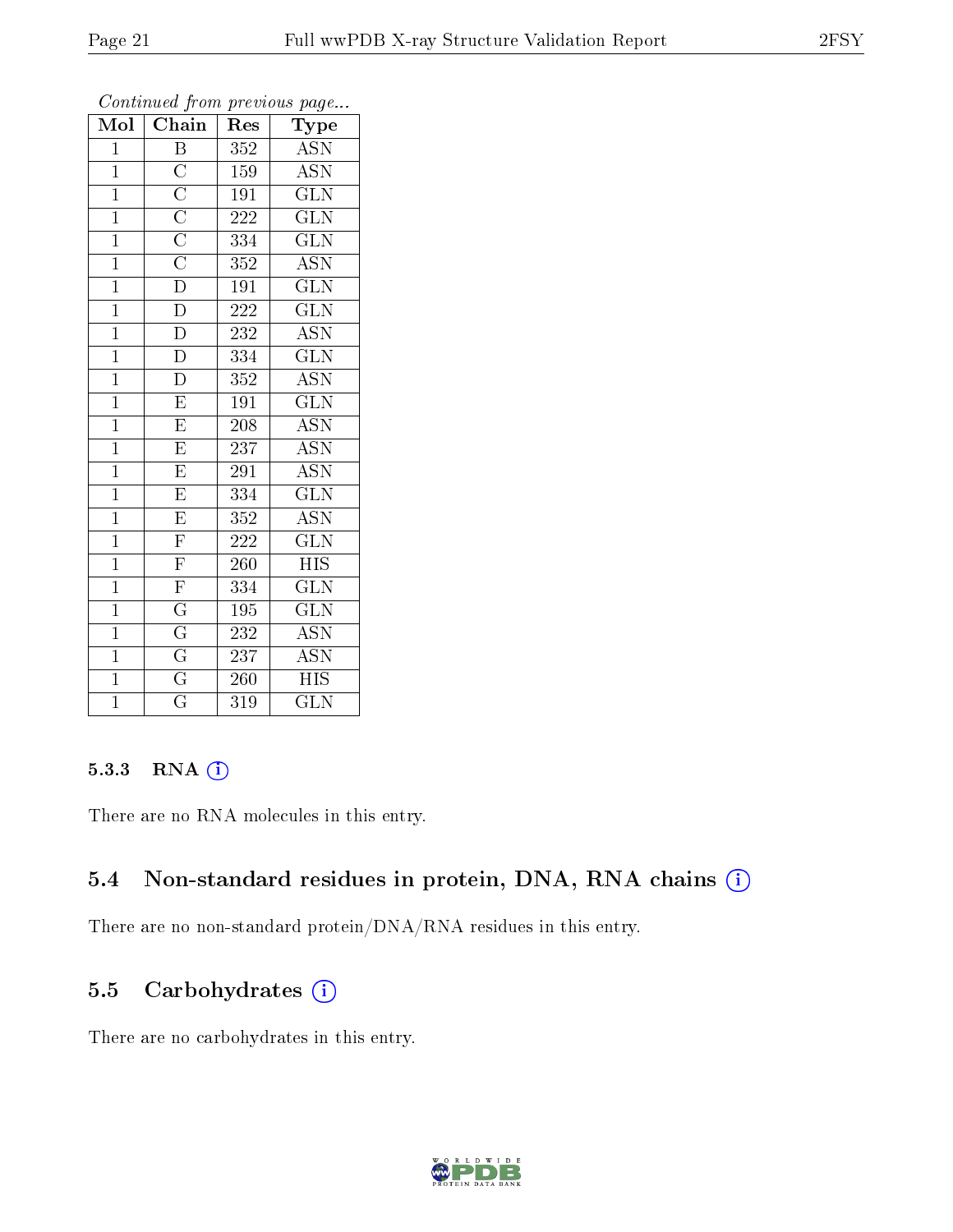# 5.6 Ligand geometry (i)

There are no ligands in this entry.

# 5.7 [O](https://www.wwpdb.org/validation/2017/XrayValidationReportHelp#nonstandard_residues_and_ligands)ther polymers (i)

There are no such residues in this entry.

# 5.8 Polymer linkage issues (i)

There are no chain breaks in this entry.